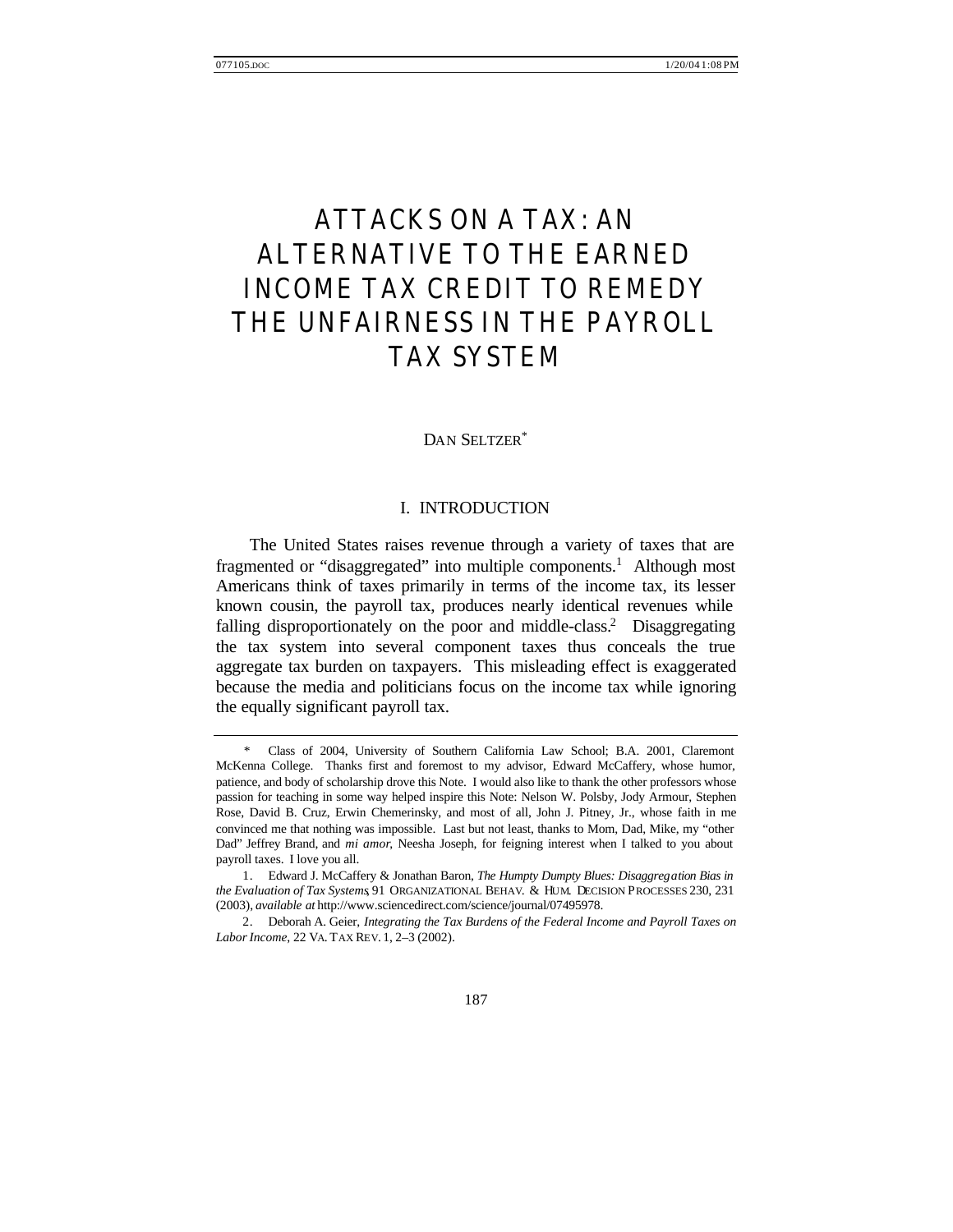In recent years, taxes have played a central role in most major political campaigns. President George W. Bush centered his campaign on tax issues,<sup>3</sup> and passage of his 2001 tax relief package, the Economic Growth and Tax Relief Reconciliation Act of 2001 ("EGTRRA"), was one of the first major accomplishments of his administration.<sup>4</sup> Yet, despite this pronounced emphasis on reducing taxes, the media and politicians from both parties appear oblivious to the payroll tax, even though it represents the single largest tax for two-thirds of all Americans.<sup>5</sup> Indeed, even as President Bush made tax cuts for the working poor a priority for his administration, these cuts generally affected only income taxes.<sup>6</sup> His 2001 budget included extensive discussion on the income tax, but the sole mention of the payroll tax appeared in a footnote.<sup>7</sup>

From 1963 to 1995, the payroll tax went from producing less than half the revenues of the income tax to producing a nearly identical amount.<sup>8</sup> More significantly, these two taxes that once impacted economically disparate groups have converged. Although the poor and middle-class were once largely exempt from the income tax, many of the working poor are now subject to some income tax liability.<sup>9</sup> This expansion produced substantial inequities in our federal system of taxation. The poor and middle-class pay a much higher percentage of their income in payroll taxes than the rich.<sup>10</sup> This impact, however, is not limited to the poor or middleclass: The vast majority of Americans with earnings of less than \$100,000 pay more in payroll taxes than they do in income taxes.<sup>11</sup> Moreover, because the media and politicians focused their attention almost entirely on the income tax, this substantial increase in taxation on the working poor

<sup>3.</sup> *See* McCaffery & Baron, *supra* note 1, at 231.

<sup>4.</sup> David E. Sanger, *President's Signature Turns Broad Tax Cut, and a Campaign Promise, Into Law*, N.Y. T IMES, June 8, 2001, at A22.

<sup>5.</sup> Though the rise in payroll taxes is beginning to receive some attention from academics, one of the first and most compelling arguments on the subject actually took place in a most unexpected place: comedian Al Franken's satirical commentary on American politics in his book *Rush Limbaugh Is a Big Fat Idiot and Other Observations*. *See* AL FRANKEN, RUSH LIMBAUGH IS A BIG FAT IDIOT AND OTHER OBSERVATIONS 127–29 (Dell Publ'g 1999) (1996).

<sup>6.</sup> *See* OFFICE OF MGMT. AND BUDGET, EXECUTIVE OFFICE OF THE PRESIDENT OF THE UNITED STATES, A BLUEPRINT FOR NEW BEGINNINGS: A RESPONSIBLE BUDGET FOR AMERICA'S PRIORITIES 33–36 (2001), *at* http://www.whitehouse.gov/news/usbudget/blueprint/blueprint.pdf [hereinafter BLUEPRINT].

<sup>7.</sup> *See id.* at 36.

<sup>8.</sup> Andrew Mitrusi & James Poterba, *The Distribution of Payroll and Income Tax Burdens, 1979–99*, 53 NAT'L TAX J. 765, 765 (2000).

<sup>9.</sup> *See* Geier, *supra* note 2, at 24.

<sup>10.</sup> *See id.*

<sup>11.</sup> Mitrusi & Poterba, *supra* note 8, at 771–73.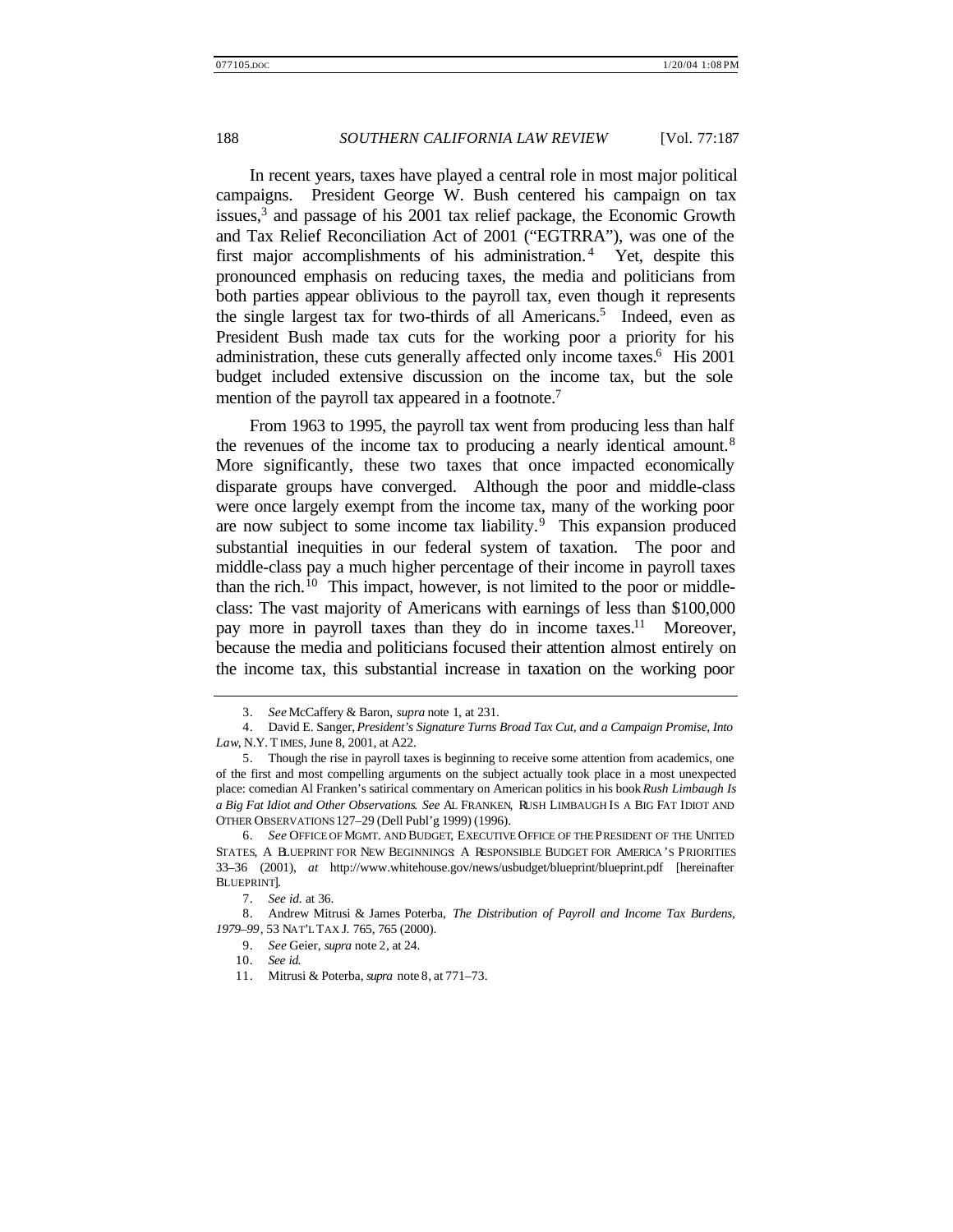and middle-class went virtually unnoticed. Some leading commentators even claimed that the poor have been the chief beneficiaries of the last twenty years of income tax cuts, ignoring the considerable increase in their aggregate tax burden.<sup>12</sup>

The Earned Income Tax Credit ("EITC") is the most significant response to this growing problem. Despite being designed to offset the burden of payroll taxes, the EITC operates through the income tax system and offers cash relief in the form of a refundable tax credit, determined by the recipient's income, marital status, and number of children. The EITC is a useful means for providing the working poor with relief from the heavy burden of payroll taxes; nevertheless, it is beset with problems. The EITC can discourage marriage, create a disincentive for the second spouse to enter the work force, and is vulnerable to fraud. Perhaps most importantly, the structure of the EITC potentially creates a strong disincentive to increase one's income.

There is no shortage of suggestions from both political extremes on how to deal with this situation. Conservative Senator Phil Gramm describes the EITC as "welfare,"<sup>13</sup> and claims that any cut in payroll taxes is "tantamount to 'giving a tax cut to people who do not pay taxes.'"<sup>14</sup> At the other extreme, Deborah Geier proposes eliminating payroll taxes in their entirety and making up the lost revenue by raising income tax rates.<sup>15</sup> This difference of opinion stems from fundamentally different views about how the tax system should be used to combat poverty. Geier seems principally concerned with supporting the working poor and middle-class by offering them tax-favored status. Gramm seems primarily concerned with encouraging work and believes programs, such as the EITC, tether the poor to their station in life and make it extremely difficult for them to escape poverty. Both are correct, but arguably incomplete in their analyses. This Note instead suggests an approach that would benefit the working poor without creating a constraint that discourages work.

The solution offered here sidesteps many of the problems associated with the EITC and makes sense from a practical standpoint. The solution is

<sup>12.</sup> *See, e.g.*, FRANKEN, *supra* note 5, at 126–32 (challenging Rush Limbaugh's claim that tax rates for the poor decreased most dramatically under President Reagan and President H.W. Bush).

<sup>13.</sup> *See* Jackie Calmes & Christopher Georges, *Senate, House Gear Up to Vote on Taxes, Budget as President Vows to Veto Cuts*, WALL ST. J., Oct. 26, 1995, at A2.

<sup>14.</sup> Geier, *supra* note 2, at 30 (quoting Heidi Glenn & Warren Rojas, *Column A, Column B: Washington Orders Up \$50–\$75 Billion Stimulus*, 93 TAX NOTES 167, 169 (2001)).

<sup>15.</sup> *Id.* at 8–9. Yet, recognizing the political difficulty of such an extreme measure, Geier alternatively proposes allowing an income tax deduction for payroll taxes paid. *Id.* at 9–10.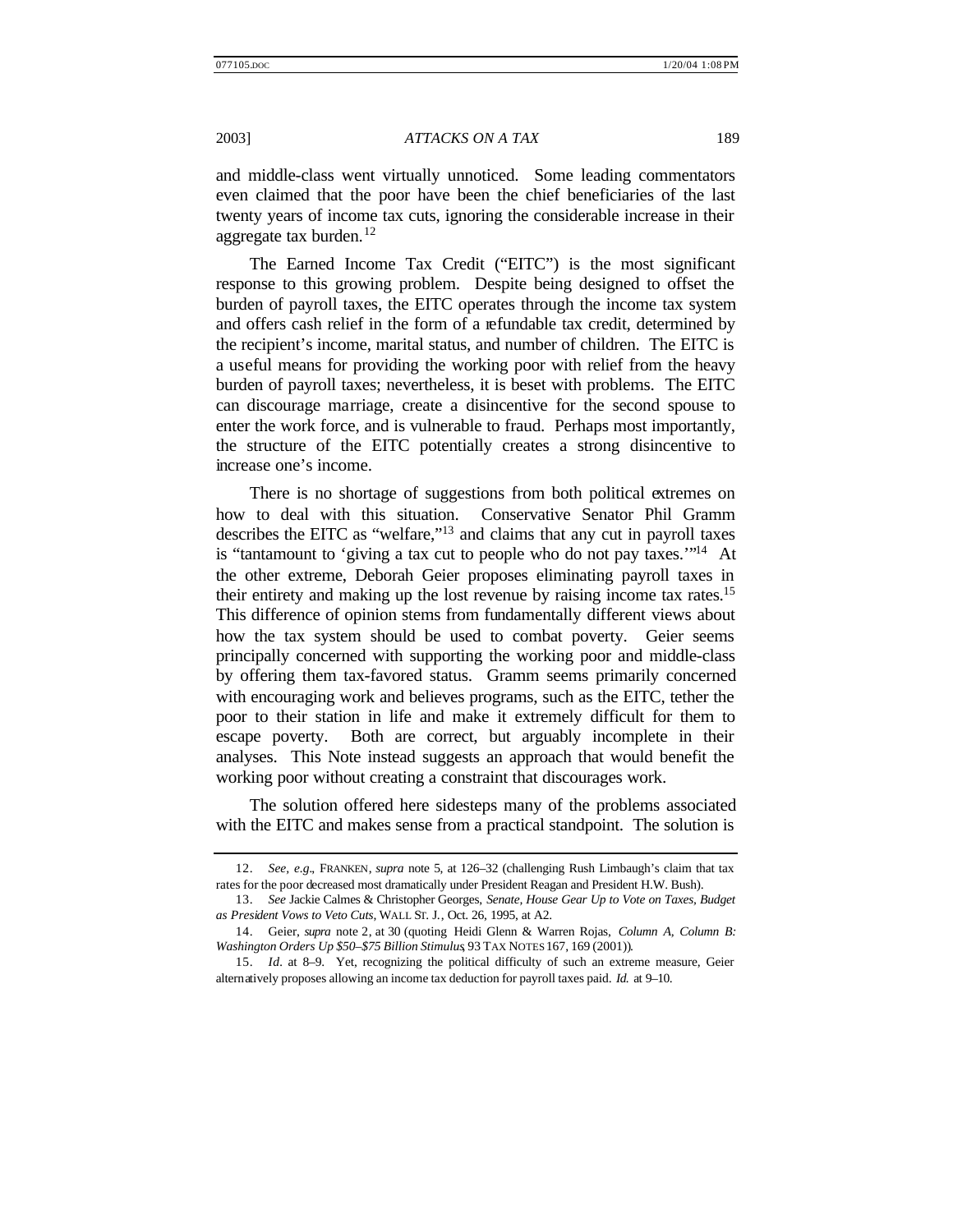to put the relief currently offered through the EITC directly into the payroll tax system in the form of a weighted payroll tax-rate reduction based on the same factors that currently determine the size of one's EITC benefits. This solution would not be vulnerable to fraud, discourage marriage, or deter the second spouse from entering the work force. Moreover, such a program would likely prove more popular with taxpayers. An intriguing new study suggests that our disaggregated tax system is not easily reassembled in the minds of most Americans.<sup>16</sup> This phenomenon, dubbed the "Humpty Dumpty Blues," suggests that internal payroll tax relief will prove much more popular than using the income tax system to remedy the inequity of the payroll tax system.

At the outset, it should be made clear that this Note is not about using the tax system to redistribute wealth from the rich to the poor. It adopts no viewpoint on whether we need more, less, or any redistributive action within the tax system. Instead, it focuses on our current system of taxation, which is redistributive, and identifies the apparent flaws of the EITC.

Part II of this Note provides a brief introduction to tax terminology, payroll taxes, federal income taxes, and the EITC. Part III presents the argument that payroll taxes, which are often portrayed to the public as retirement contributions, are actually more akin to traditional income taxes than to retirement contributions. Part IV illustrates the problems caused by the EITC and then discusses how moving to a system of internal payroll tax relief would resolve many of these problems.

### II. BACKGROUND

To understand fully the problems caused by our current disaggregated tax system, it is necessary to have an understanding of some basic tax terminology. Specifically, it is important to understand the difference between progressive and regressive tax rates, as well as the difference between effective and marginal tax rates and the value of each in assessing the impact of a tax. After discussing these distinctions, this part explains the current structure of the payroll tax, the federal income tax, the EITC, and the Child Tax Credit.

<sup>16.</sup> *See* McCaffery & Baron, *supra* note 1, at 231–33.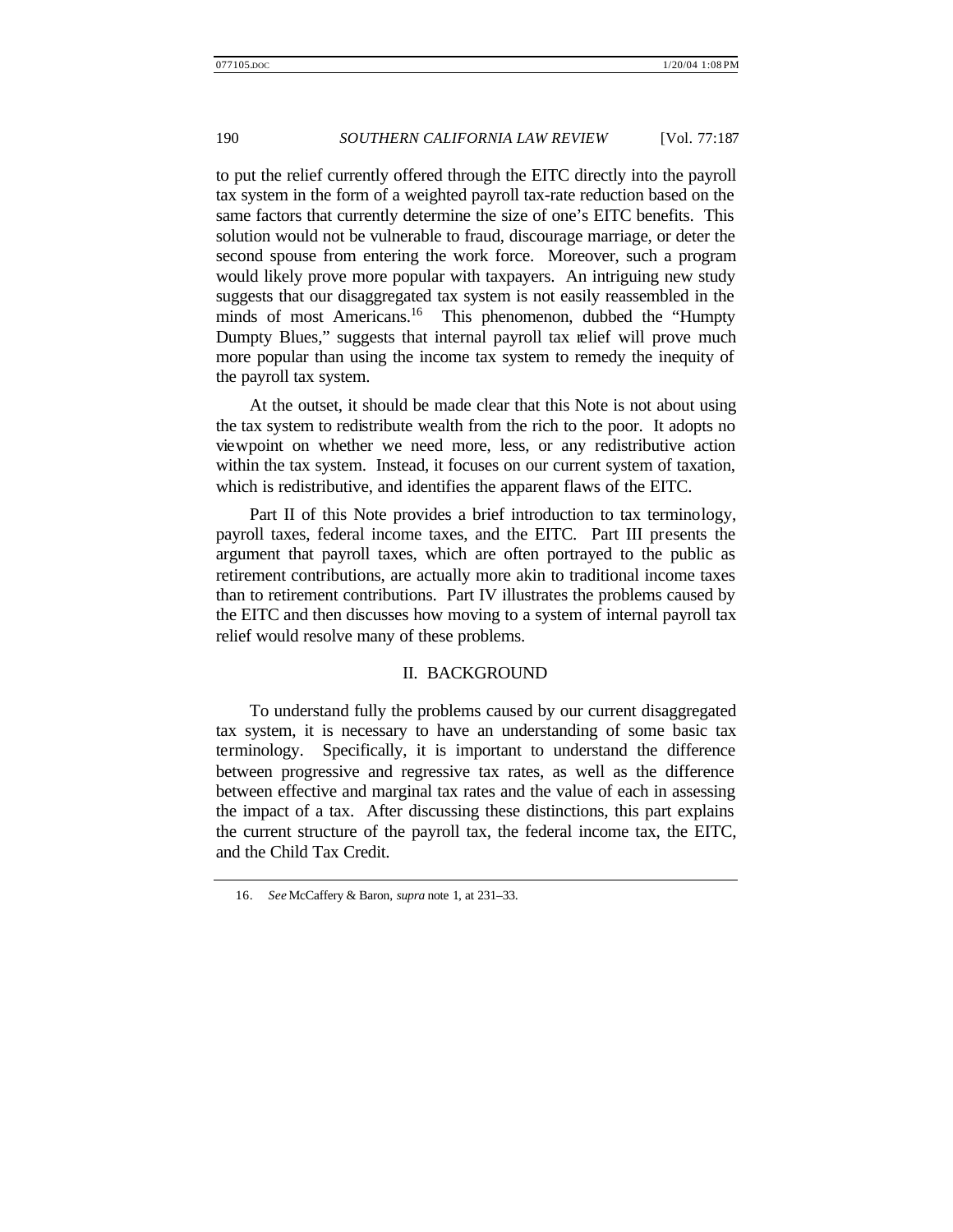### A. TAX TERMINOLOGY: THE DIFFERENCES BETWEEN PROGRESSIVE AND REGRESSIVE TAXES AND MARGINAL AND EFFECTIVE TAX RATES

The income tax system is progressive, which means that as income increases the percentage rate of taxation also increases.<sup>17</sup> In 2002, the income tax consisted of six rate brackets with rates increasing at higher levels of income.<sup>18</sup> A regressive tax rate is just the opposite. In a regressive system, the poor pay a greater percentage of their income than the rich. An example of this is Social Security, which taxes all income at a flat rate up to a predetermined ceiling, and exempts all income above that ceiling from taxation. <sup>19</sup> This structure essentially creates two brackets: a "taxed" bracket, which currently applies a 12.4% tax on all income up to \$87,000, and a "tax free" bracket, which applies a 0% tax on all income above  $$87,000$ .<sup>20</sup> Thus, the more an individual earns above the ceiling, the smaller the percentage of that individual's total income is paid in Social Security taxes.<sup>21</sup>

The "effective" or average tax rate is computed by dividing the total amount of tax paid by earned income.<sup>22</sup> For instance, if a worker earned \$10,000 in salary and paid \$4000 in taxes, that worker's effective tax rate is 40%. The marginal tax rate is the percentage of taxation a worker faces on his or her next dollar earned.<sup>23</sup> In other words, the marginal tax rate tracks how much each dollar of salary is actually worth to the employee. If tax rates were flat, the marginal tax rate and the effective tax rate would be equal. Tax rates are usually graduated, which can cause a pronounced difference between the two.<sup>24</sup> To illustrate this, assume a tax system that imposed a rate of 25% on the first \$100,000 of income and 50% on all income above that. If Aaron were a taxpayer with an annual income of \$150,000, he is liable for \$50,000 in taxes (\$25,000 on the first \$100,000 of income, and \$25,000 on the \$50,000 of income over that). Thus, Aaron's

<sup>17.</sup> MARVIN A. CHIRELSTEIN, FEDERAL INCOME TAXATION 4–5 (9th ed. 2002).

<sup>18.</sup> *See id.* at 5.

<sup>19.</sup> *See* Geier, *supra* note 2, at 10.

<sup>20.</sup> *See* SOCIAL SECURITY ADMIN., PUB. NO. 05-10024, UNDERSTANDING THE BENEFITS 11 (2003), *available at* http://www.ssa.gov/pubs/10024.html [hereinafterUNDERSTANDING THE BENEFITS].

<sup>21.</sup> To illustrate this, imagine two workers, Bob and David. Bob earns \$10,000 per year while David earns \$1,000,000 per year. Bob will pay the full 15.3% payroll tax rate on all of his wages, meaning he pays \$1530 or 15.3% of his earnings in payroll taxes. Meanwhile, David is exempted from Social Security above \$87,000 so he pays a total of \$39,788 (\$10,788 at 12.4% of \$87,000 in Social Security plus \$29,000 in Medicare at 2.9% of \$1,000,000), or an effective tax rate of less than 4% in payroll taxes.

<sup>22.</sup> *See* CHIRELSTEIN, *supra* note 17, at 5–6.

<sup>23.</sup> *Id.*

<sup>24.</sup> *Id.* at 5–6.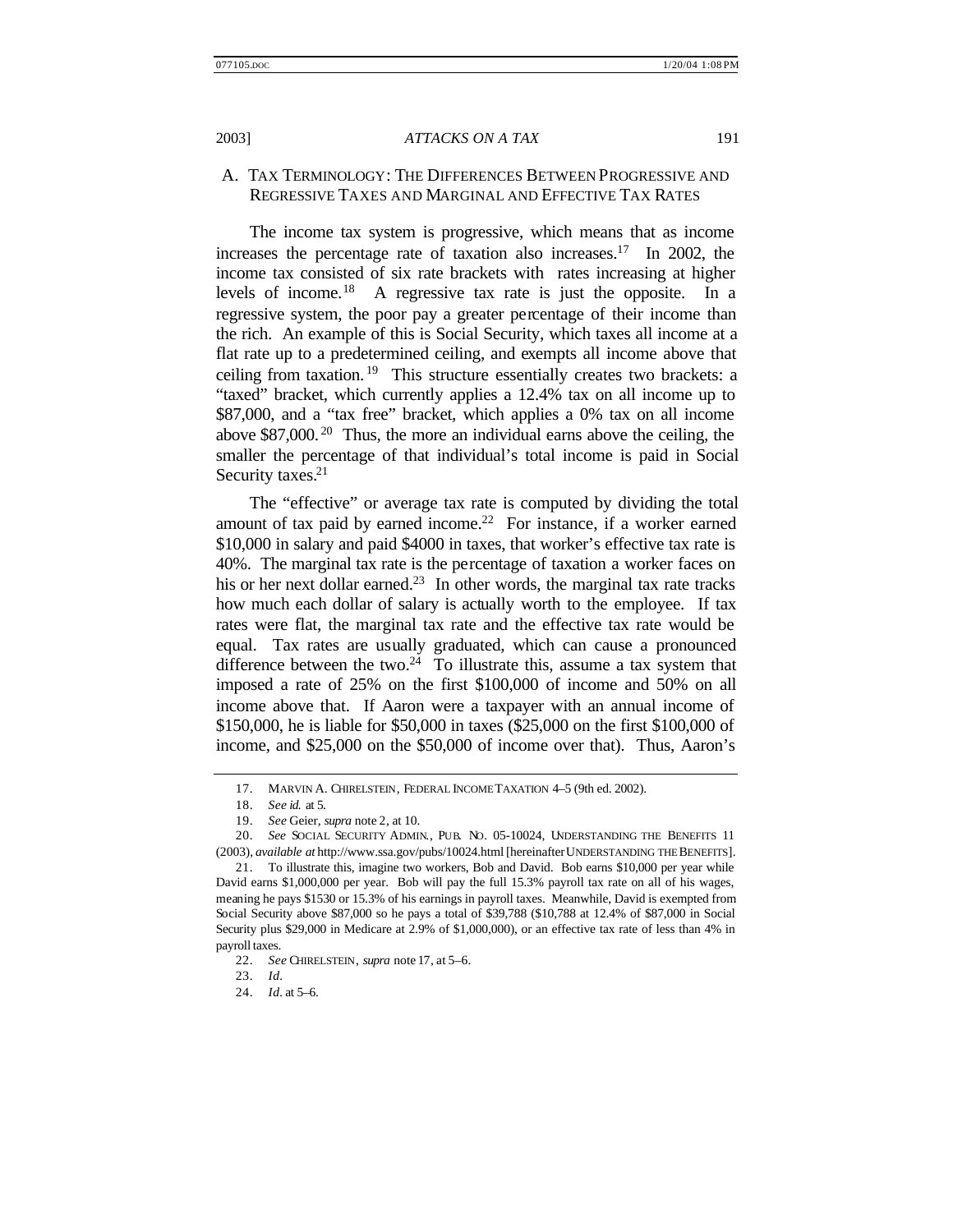effective tax rate would be 33.3%. If Aaron were to receive a raise, however, his marginal tax rate on each additional dollar of income would be 50%.

From an analytical standpoint, effective tax rates have a different use than marginal tax rates. Effective tax rates are useful for examining the fairness of a given tax system because they describe a taxpayer's aggregate tax burden. On the other hand, marginal tax rates are useful for analyzing behavior.<sup>25</sup> The way an individual will decide to act is not based on his or her total tax burden, but rather, on the marginal cost of carrying out that particular action.

To illustrate this, assume Joe is an actor who earns \$100,000 per movie and currently appears in two movies per year. If the government imposes a flat tax of 50% on earnings, Joe will be taxed at a marginal and effective rate of 50%, resulting in Joe keeping \$100,000 of his earnings and paying \$100,000 in taxes. Assuming Joe does not value his leisure more than the \$50,000 per movie, he will continue to appear in both movies. Now, assume that the government changes the system to one that imposes no tax on the first \$100,000 in income and a 100% rate on all additional income. If Joe continued to appear in two movies per year, his effective tax rate would be precisely the same 50% that he previously found acceptable. Of course, Joe would never appear in the second movie because the marginal rate of 100% would render appearing in it nothing more than a donation of labor. As the above example illustrates, high marginal tax rates can have a dramatic effect on one's behavior. From the standpoint of efficiency, "it is a truism in economics that the distortion caused by a tax rises more than proportionately with the marginal tax rate—indeed, roughly with the square of the rate."<sup>26</sup>

## B. THE PAYROLL TAX TODAY

The Federal Insurance Contributions Act ("FICA"), or payroll taxes, as they are more commonly referred to, actually consist of three distinct taxes: (1) Old Age and Survivors Insurance ("OASI"), which provides regular cash income to retired workers, (2) Disability Insurance ("DI"), and (3) Health Insurance ("Medicare").<sup>27</sup> OASI and DI ("OASDI," or more

<sup>25.</sup> *See* DANIEL N. SHAVIRO , EMPLOYMENT POLICIES INST., EFFECTIVE MARGINAL TAX RATES ON LOW-INCOME HOUSEHOLDS 8 (1999), *at* http://www.epionline.org/studies/study\_shaviro\_02- 1999.pdf.

<sup>26.</sup> *Id.* at 16.

<sup>27.</sup> Maureen B. Cavanaugh, *On the Road to Incoherence: Congress, Economics, and Taxes*, 49 UCLA L. REV. 685, 694 (2002).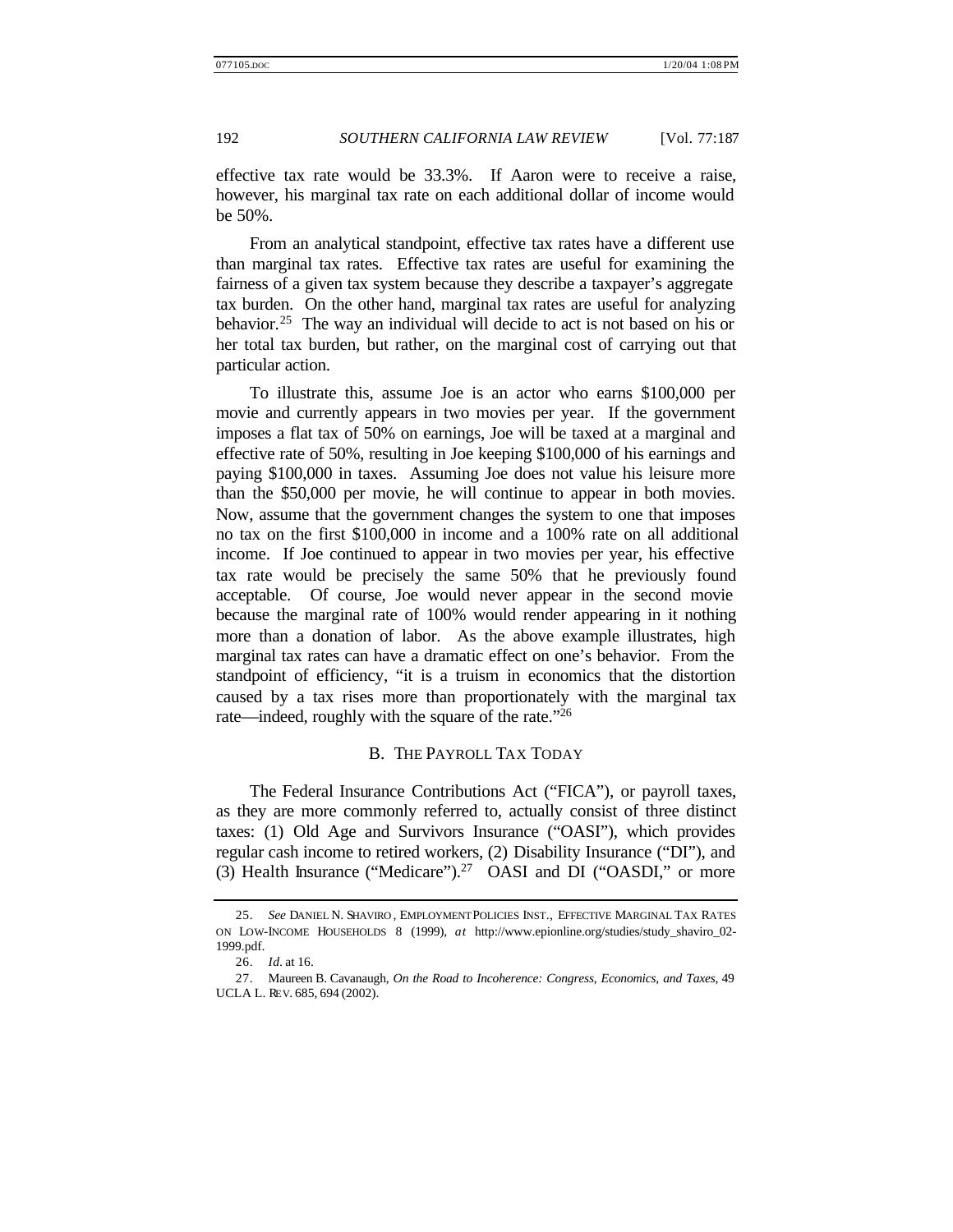commonly, "Social Security") are taxed together at a flat rate of 6.2% on both the employee and the employer, for a combined rate of 12.4%.<sup>28</sup> Social Security, however, has an annually adjusted ceiling, above which no additional Social Security taxes are paid.<sup>29</sup> For 2003, earnings in excess of \$87,000<sup>30</sup> were not subject to any Social Security tax, which is an increase from a ceiling of  $$76,200$  in the year  $2000$ .<sup>31</sup> Medicare, conversely, is taxed at a relatively low flat rate of 1.45% on both the employee and employer, for a combined rate of 2.9%.<sup>32</sup> Unlike OASDI, Medicare has no ceiling. <sup>33</sup> Thus, the combined rate of payroll taxes on any employee is 15.3% for his or her first \$87,000 in earnings.<sup>34</sup> An identical 15.3% rate is imposed on self-employed individuals.<sup>35</sup>

Many believe that the employee is only taxed at a rate of 7.65%, while the employer is taxed separately at a rate of 7.65%. Such a conclusion, however, is deceptive. Although economics dictates that the employer pass on the cost of this tax in the form of lower wages,  $36$  splitting the payroll tax burden between employee and employer still results in a small income tax advantage for the employee. If, instead, the government imposed the full 15.3% rate on the employee, the employer could raise salaries by the 7.65% share the employer once shouldered. The employee's take-home salary would remain the same, but his pretax income would increase by 7.65%, subjecting him to a higher level of income tax. By splitting the payroll tax burden, the employee effectively receives a tax deduction in the amount of the employer's share. Accordingly, Daniel Shaviro discounts the true marginal rate of payroll taxes to 14.2%.<sup>37</sup> Some economists further

37. *Id.* at 10. To compensate for having to pay all 15.3%, the self-employed individual is allowed to deduct one-half of his or her payroll taxes. To illustrate why this is fair, consider the following example: Sam and Eddie are both gardeners. Sam is self-employed, and Eddie works for Employment, Inc. They are equally skilled and an hour of their time is worth \$5. Assume the government imposes a 40% payroll tax on self-employed workers or, in an employee-employer situation, a rate of 20% on the employee and 20% on the employer. For one hour of work, Sam will receive \$5 in income and pay \$2 in payroll tax. Employment, Inc., however, will lower Eddie's salary by \$1 to reflect the \$1 that Employment, Inc. must send to the government, meaning Eddie will receive \$4 in income and pay \$1 to the government. Both men are left with \$3, and are each responsible for the government receiving \$2 in payroll taxes. For income tax purposes, however, Sam must recognize \$5

<sup>28.</sup> *See id.*

<sup>29.</sup> *See* UNDERSTANDING THE BENEFITS, *supra* note 20, at 11.

<sup>30.</sup> *Id.*

<sup>31.</sup> IRS, DEP'T OF THE TREASURY , PUB. NO. 15, CATALOG NO. 10000W, CIRCULAR E, EMPLOYER'S TAX GUIDE 23 (rev. 2003), *available at* http://www.irs.gov/pub/irs-pdf/p15.pdf.

<sup>32.</sup> *See id.* at 15, 23*.*

<sup>33.</sup> *Id.*

<sup>34.</sup> *See* UNDERSTANDING THE BENEFITS, *supra* note 20, at 11.

<sup>35.</sup> *See id.*

<sup>36.</sup> *See* SHAVIRO , *supra* note 25, at 10.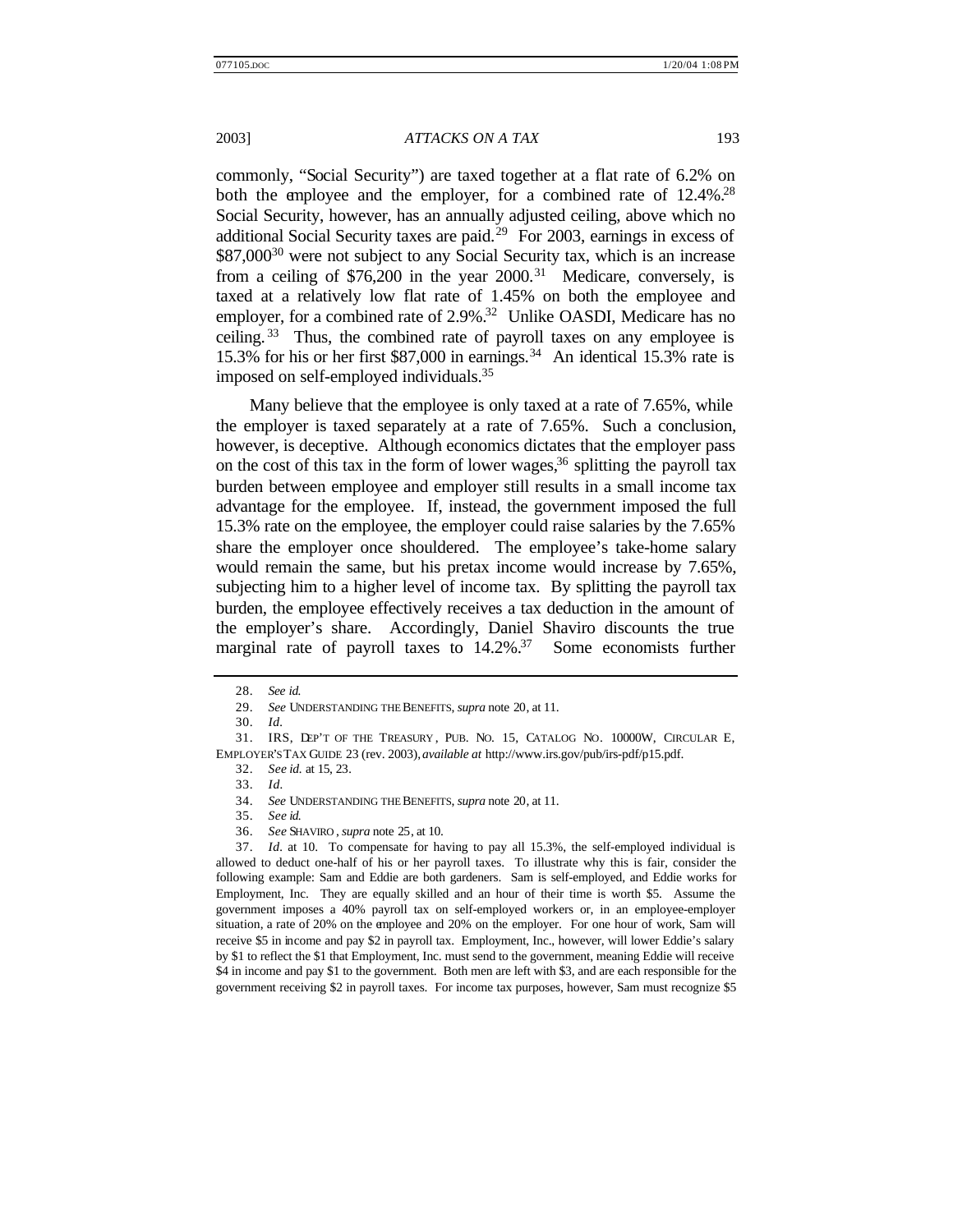discount the payroll tax rate to reflect the value of the future benefits derived from the payment of payroll taxes (i.e., Social Security payments and Medicare). This Note adopts 11% as a compromise between the various rates proposed by the economists who have written on the subject.<sup>38</sup> This breaks down to a rate of 9% for Social Security and 2% for Medicare.

Every year a taxpayer works, his or her payroll taxes pay for Social Security credits.<sup>39</sup> In 2003, a taxpayer earned one credit for every \$890 in income, subject to a limit of no more than four credits per taxpayer per year.<sup>40</sup> Most people need to earn forty credits to be eligible for Social Security, but earning additional credits does not enhance one's benefits.<sup>41</sup>

The first step in calculating benefits is computing an average monthly salary for the taxpayer over the taxpayer's highest-paid thirty-five years of employment.<sup>42</sup> If the taxpayer worked less than thirty-five years, any shortcoming is made up using years with zero dollars for earnings.  $43$  Once the average has been calculated, a predetermined formula is applied to determine the level of benefits.<sup>44</sup> In 2002, this formula returned 90% of the first \$592 of average monthly earnings, 32% on earnings between \$592 and \$3567, and a top rate of 15% on all earnings above \$3567.<sup>45</sup> Due to the cap on Social Security taxes at \$87,000, this top bracket will not take into account any wages earned in excess of \$7250 per month. <sup>46</sup> Thus, benefits increase with additional salary and duration of employment, up to their respective statutory maximums.<sup>47</sup>

Benefits are paid not only to taxpayers who earned these benefits, but also to members of the taxpayer's family. <sup>48</sup> Each family member of a retiree may be eligible for up to 50% of the retiree's benefit.<sup>49</sup> Thus, if a

in income while Eddie must only recognize \$4. To prevent this imbalance, the government allows selfemployed individuals, like Sam, an income tax deduction that mirrors the employer's share.

<sup>38.</sup> Depending on the methodology, the discounted rate can fall anywhere between 9.3% and 14.2%. SHAVIRO , *supra* note 25, at 10–11.

<sup>39.</sup> UNDERSTANDING THE BENEFITS, *supra* note 20, at 10.

<sup>40.</sup> *Id.*

<sup>41.</sup> *Id.* at 10–11.

<sup>42.</sup> Social Security Administration, How Your Benefit Is Figured, *at* http://www.ssa.gov/ mystatement/howfigured.htm (last visited Oct. 24, 2003).

<sup>43.</sup> *Id.*

<sup>44.</sup> *See id.*

<sup>45.</sup> *Id.*

<sup>46.</sup> *Id.* This figure of \$7250 per month was calculated by dividing \$87,000 into twelve months.

<sup>47.</sup> *See id.*

<sup>48.</sup> UNDERSTANDING THE BENEFITS, *supra* note 20, at 16.

<sup>49.</sup> *Id.* at 17.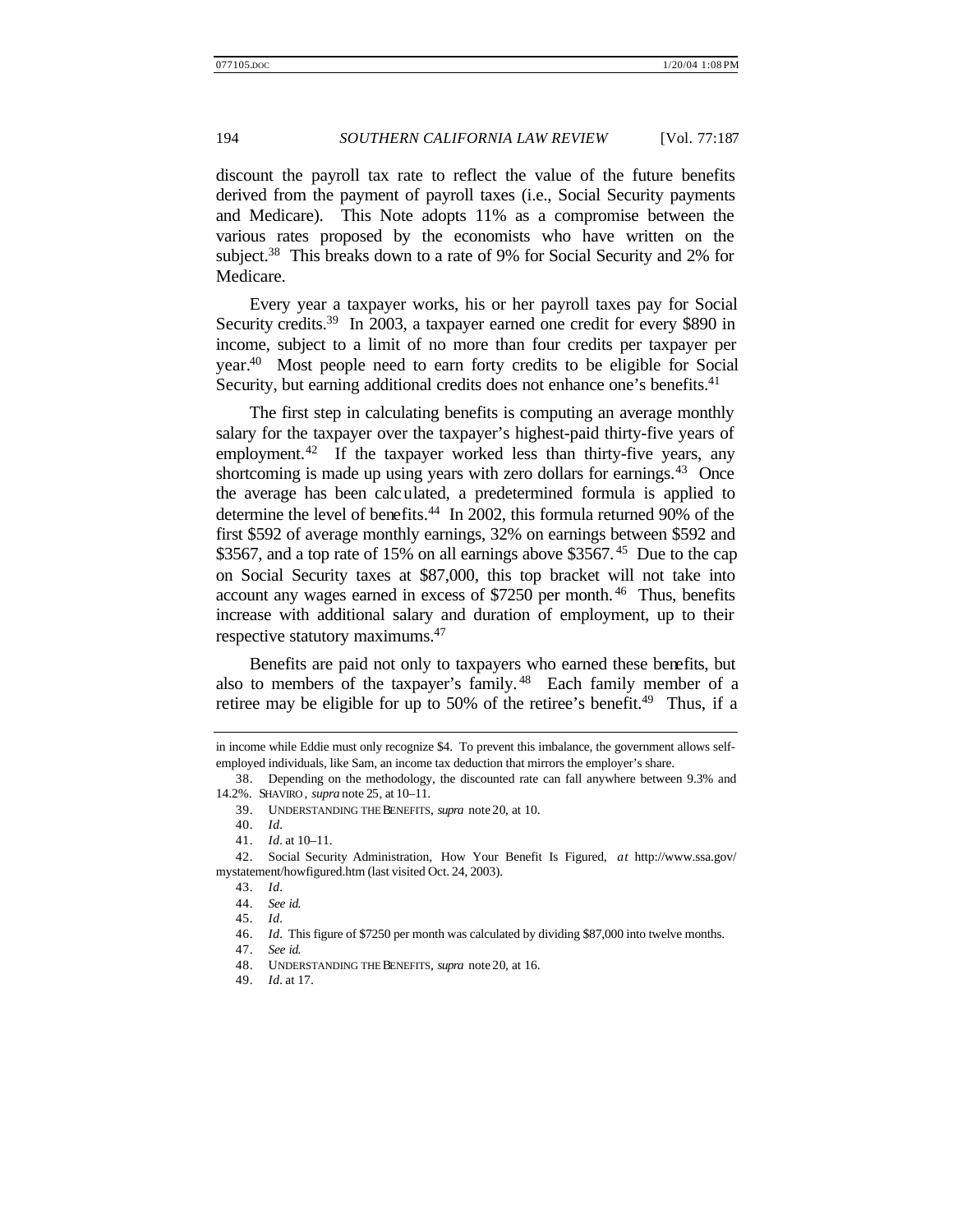retiree is eligible for \$500 per month in Social Security, the retiree's spouse may be eligible for up to \$250 a month in addition to the benefits already received by the retiree.<sup>50</sup> Additionally, unmarried minor children may qualify for similar benefits.<sup>51</sup>

### C. THE FEDERAL INCOME TAX TODAY

Unlike payroll taxes, income taxes are progressive: A taxpayer pays a higher rate of taxation at higher levels of income than at lower levels of income.<sup>52</sup> Distilled to its essence, the federal income tax is a tax on personal income minus various deductions and exemptions. In 2002, the standard deduction was \$4700 for a single person and \$7850 for a married couple.<sup>53</sup> Additionally, a personal exemption of \$3000 was allowed to every taxpayer for himself or herself, the taxpayer's spouse if filing jointly, and the taxpayer's dependent children.<sup>54</sup> Thus, a traditional family of four had no taxable income until its total income exceeded \$19,850.<sup>55</sup> Likewise, a single person with no dependent children paid no income tax until his or her income exceeded \$7700.<sup>56</sup>

Once a taxpayer crosses the threshold created by his or her personal exemption or exemptions and standard deduction, each additional dollar earned is called "taxable income."<sup>57</sup> Thus, if a single taxpayer with no dependent children earned \$8000 in a year, the taxpayer would have a taxable income of \$300. After a taxpayer calculates his or her taxable income, a rate schedule determines the amount owed in taxes. For example, in 2002, single taxpayers paid 10% of the first \$6000 in taxable income, 15% of the amount of taxable income between \$6000 and \$27,950, 27% of the amount of taxable income between \$27,950 and \$67,700, 30%

54. *See id.* at 26. At very high levels of income, the personal exemption is phased out.

<sup>50.</sup> *See id.*

<sup>51.</sup> *Id.* at 16.

<sup>52.</sup> *See* CHIRELSTEIN, *supra* note 17, at 4–5.

<sup>53.</sup> IRS, DEP'T OF THE TREASURY , PUB. NO. 17, CATALOG NO. 10311G, YOUR FEDERAL INCOME TAX: TAX GUIDE 2002 FOR INDIVIDUALS 144 (2002), *available at* http://www.irs.gov/pub/irspdf/p17.pdf [hereinafter TAX GUIDE 2002]. All of the following numbers are based on the 2002 tax structure. Recently, President Bush signed the Jobs and Growth Tax Relief Reconciliation Act of 2003 ("JGTRRA"), which accelerated many of the tax cuts under EGTRRA. These cuts are not included in this Note because they are scheduled to "sunset," or revert, to their present level in 2004. Yet, where appropriate, they are indicated in the footnotes.

<sup>55.</sup> This was computed by adding the standard deduction of \$7850 to four personal exemptions of \$3000 each.

<sup>56.</sup> This was computed by adding the standard deduction of \$4700 to the single personal exemption of \$3000.

<sup>57.</sup> *See* CHIRELSTEIN, *supra* note 17, at 2.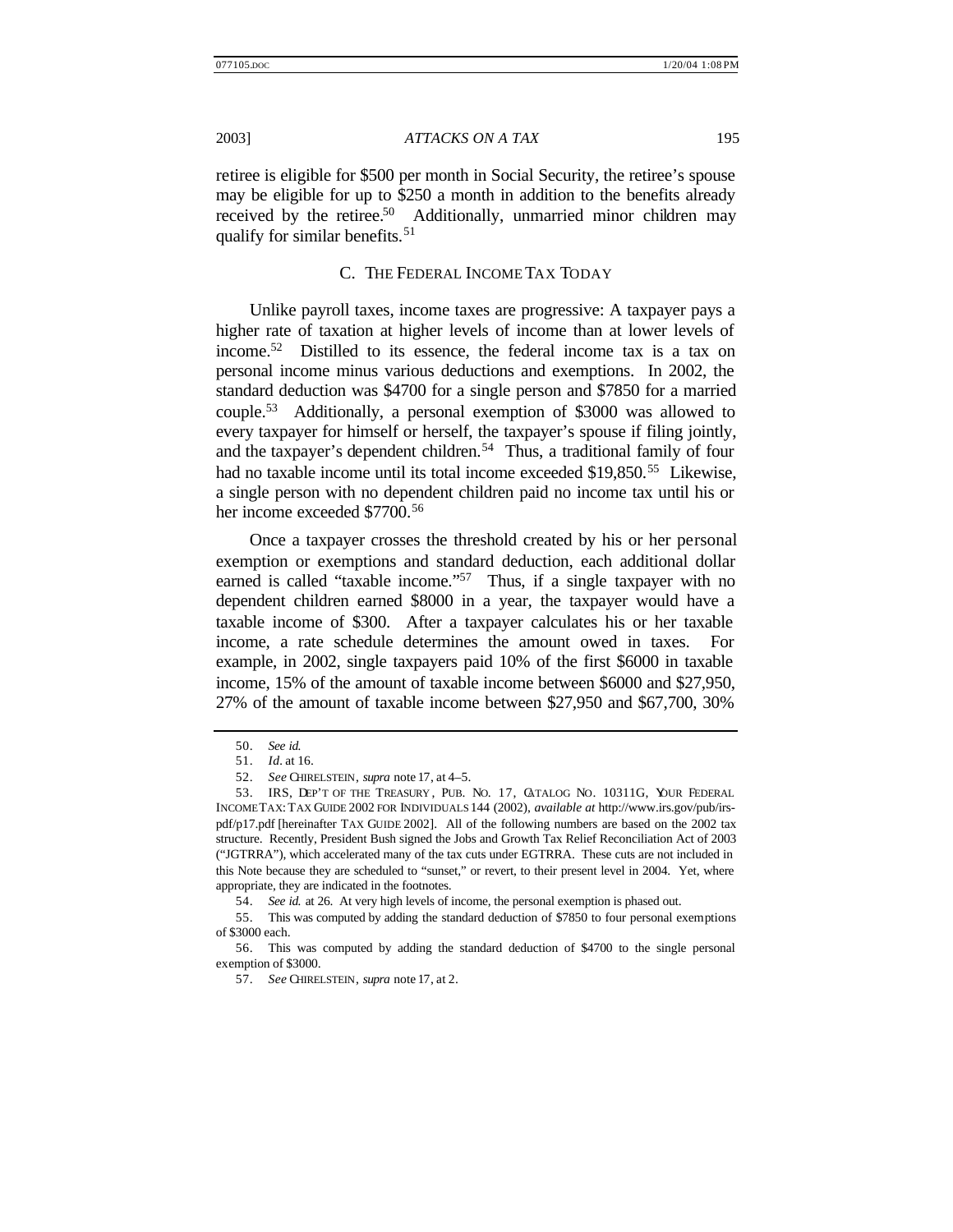of the amount of taxable income between \$67,700 and \$141,250, 35% on the amount between \$141,250 and \$307,050, and a top rate of 38.6% on all taxable income in excess of \$307,050. <sup>58</sup>

### D. THE EARNED INCOME TAX CREDIT

The EITC was adopted in 1975 to help offset the burden of payroll taxes on the poor.<sup>59</sup> Although it was designed to counteract the impact of payroll taxes, it is administered through the federal income tax system.<sup>60</sup> The EITC operates by giving low-income taxpayers a refundable credit against their income tax liability, $61$  with any excess credit returned to the taxpayer as a cash refund. $62$  The amount of this credit is determined by the taxpayer's earned income, marital status, and number of dependent children. <sup>63</sup> One of the EITC's more controversial features is the relationship between the amount of earned income and the size of the credit. The credit increases with income up to a certain level, where the credit plateaus and then phases out. For example, in 2003, the EITC for a married taxpayer with two children increased steadily from \$10 for \$1 in earned income up to a credit of \$4140 for \$10,350 in income. After remaining level at a credit of \$4140 for incomes between \$10,350 and \$14,550, it slowly begins to phase out until it is completely eliminated at \$34,178.<sup>64</sup>

### E. THE CHILD TAX CREDIT

The Child Tax Credit allows a \$600 credit for each child under the age of seventeen.<sup>65</sup> Under EGTRRA, this will gradually increase to \$1000 per child by  $2010<sup>66</sup>$  Like the EITC, the credit phases out at specified levels of income but at levels that are much higher than the EITC, beginning at

<sup>58.</sup> TAX GUIDE 2002, *supra* note 53, at 275. It is important to recognize that these are marginal tax rates, meaning that taxpayers pay a set rate on any given level of income regardless of their total amount of taxable income. For example, Bill Gates pays the same amount of taxes on his first \$6000 of taxable income (\$600) as someone who has only \$6000 in taxable income.

<sup>59.</sup> Michael J. Caballero, *The Earned Income Tax Credit: The Poverty Program that Is Too Popular*, 48 TAX LAW. 435, 435 (1995).

<sup>60.</sup> *See* IRS, DEP'T OF THE TREASURY, PUB. NO. 596, CATALOG NO. 15173A, EARNED INCOME CREDIT (EIC) 1–4 (2002), *available at* http://www.irs.gov/pub/irs-pdf/p596.pdf [hereinafter EARNED INCOME CREDIT].

<sup>61.</sup> *See id.* at 1.

<sup>62.</sup> *See id.*

<sup>63.</sup> *See id.* at 42–47.

<sup>64.</sup> *See id.*

<sup>65.</sup> CHIRELSTEIN, *supra* note 17, at 194. This amount is increased under JGTRRA for 2003–04.

<sup>66.</sup> *Id.*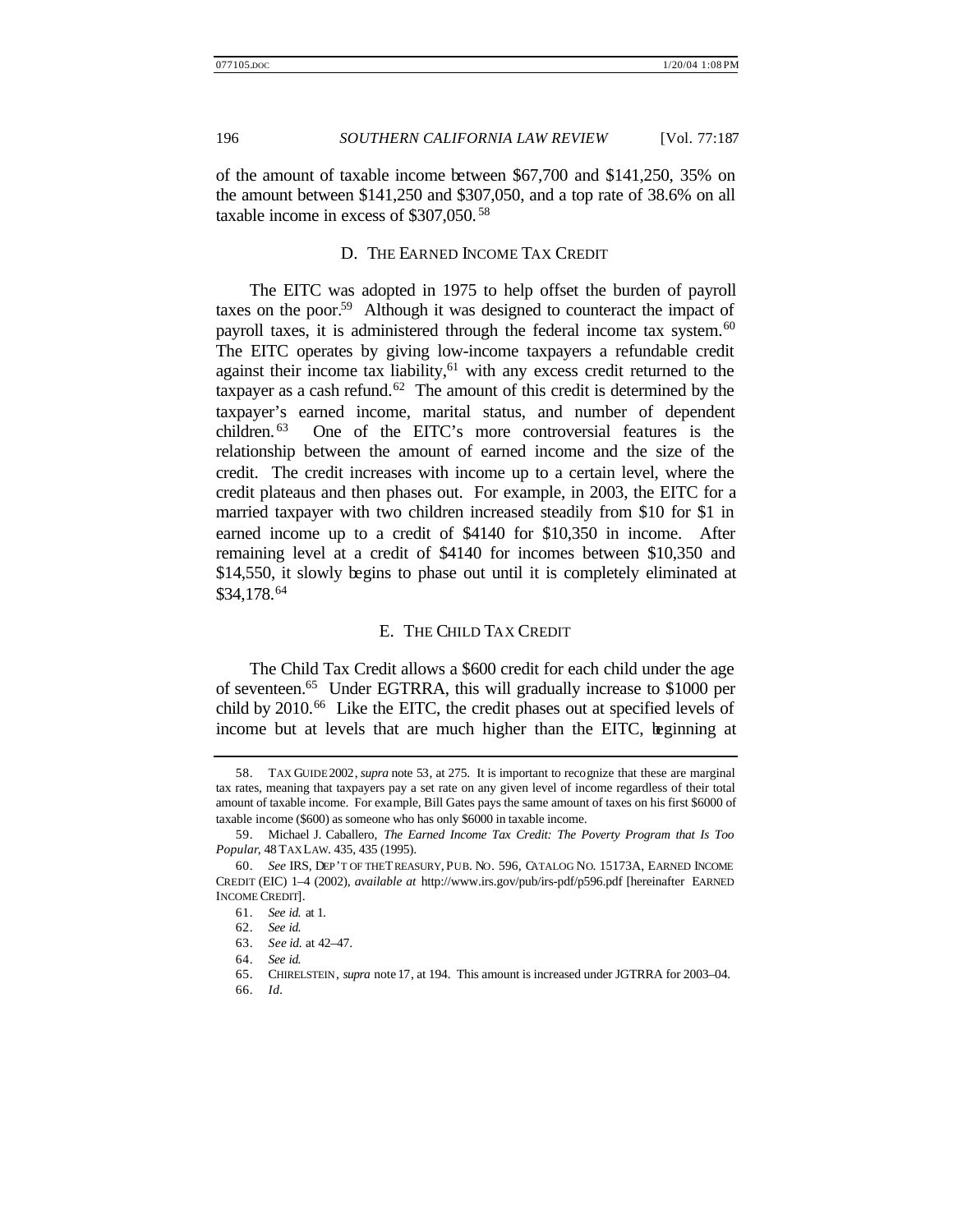$$75,000$  for single parents and  $$110,000$  for married couples.<sup>67</sup> Also like the EITC, the Child Tax Credit is refundable, meaning funds exceeding the amount necessary to eliminate tax liability are returned to the taxpayer in cash.<sup>68</sup> The Child Tax Credit diverges from the EITC, however, by capping any refundable credit at 10% of the taxpayer's earned income in excess of \$10,000.<sup>69</sup> This structure means the credit cannot be refunded to taxpayers with income of less than \$10,000 who have two or fewer children. For a taxpayer with three or more qualifying children, the credit is refundable up to the greater of the excess credit (subject to the same 10% in excess of \$10,000 of earned income limit) or the amount of Social Security taxes paid minus any EITC received.<sup>70</sup>

# III. ARE PAYROLL TAXES REALLY RETIREMENT CONTRIBUTIONS?

Most commentators perceive Social Security as a form of retirement insurance; $\frac{71}{1}$  however, some believe it is best conceptualized as a form of taxation.<sup>72</sup> If Social Security is not a retirement contribution, then its regressive structure is harder to justify and remedying its flaws becomes more politically feasible.

To help determine whether Social Security most closely resembles a retirement-insurance program or a tax, this Note will first identify the defining characteristics of each. *Black's Law Dictionary* defines a tax as being "[a] charge, usu[ally] monetary, imposed by the government on persons, entities, or property to yield public revenue.<sup>773</sup> Accepting this definition, the key elements of a tax are (1) a charge, generally in money;

<sup>67.</sup> *Id.*

<sup>68.</sup> *See id.*

<sup>69.</sup> *Id.* For example, a taxpayer with \$11,000 in earned income could not receive a refund greater than \$100 (10% of [\$11,000 minus \$10,000]). Any refund is also necessarily limited by the size of the credit itself. Thus, if a taxpayer had an income of \$100,000 but only \$300 in refundable credit, the refund would be \$300, not \$9000.

<sup>70.</sup> Internal Revenue Service, Department of the Treasury, *Tax Topics: Topic 606—Child Tax Credits*, *at* http://www.irs.gov/taxtopics/page/0,,id=16259,00.html (last visited Oct. 24, 2003). In this case, having the employer pay half of the Social Security tax becomes a marked burden. Not only is that cost passed along to the employee in the form of lowered salary, but the employee is not credited with paying that half for the purposes of receiving a Child Tax Credit refund.

<sup>71.</sup> *See* Geier, *supra* note 2, at 31 (arguing that the popular perception of Social Security as a contribution to a retirement plan is misleading).

<sup>72.</sup> *See generally id.* at 31–43 (discussing works by several authors who criticize the traditional Social Security analogy).

<sup>73.</sup> BLACK'S LAW DICTIONARY 690 (2nd Pocket ed. 2001).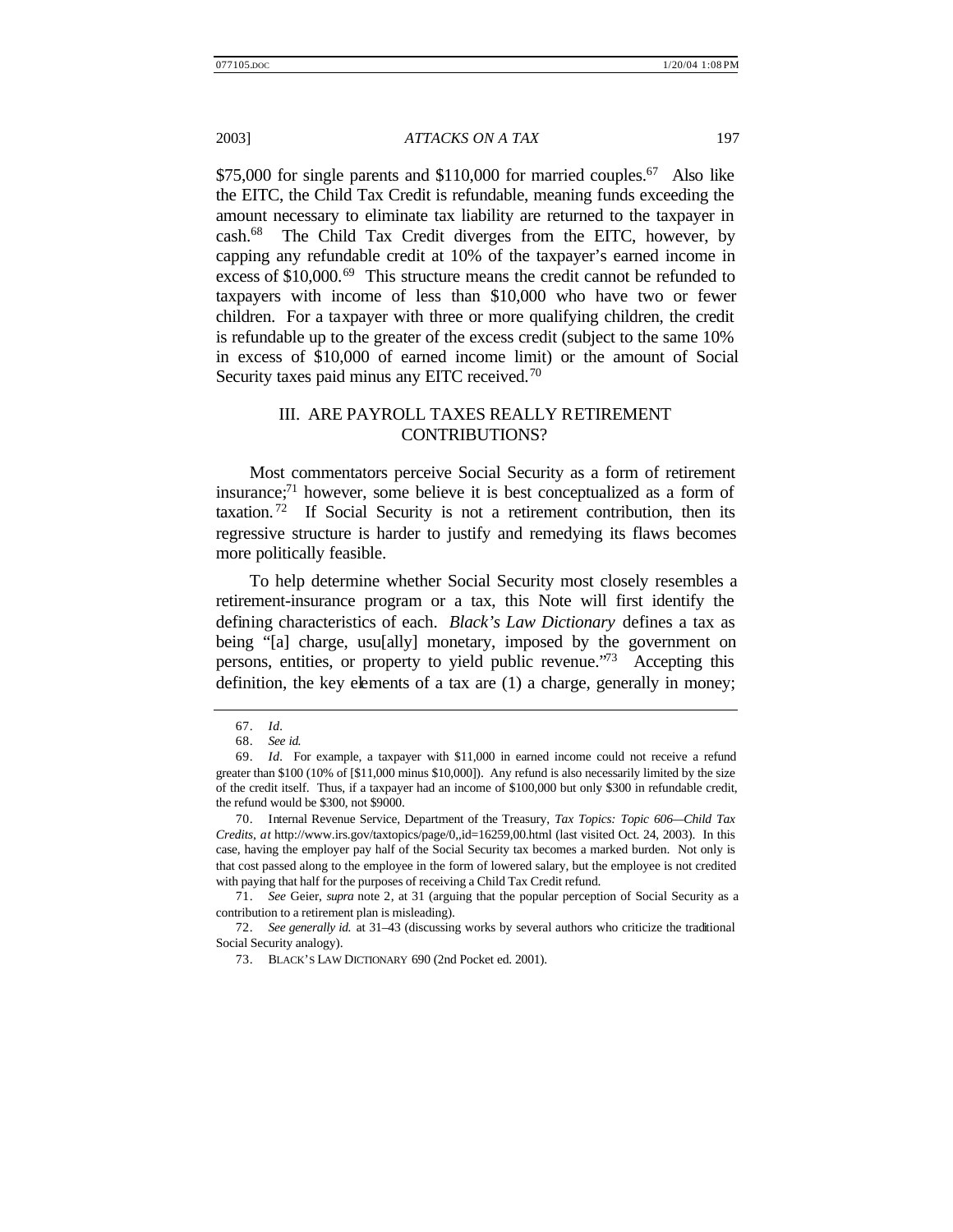(2) that is imposed by the government on the taxpayer; and (3) that yields public revenue.

Retirement plans come in two forms: defined contribution plans, like the popular  $401(k)$ , and defined benefit plans.<sup>74</sup> Defined benefit plans are prevalent among government employees, whereas defined contribution plans cover a majority of private employees.<sup>75</sup>

Defined contribution plans allow employees to determine how much, if anything, they wish to contribute to a retirement plan.<sup>76</sup> In a typical 401(k) plan, the employer deposits an employee-determined amount of salary, which is not subject to federal income taxation, into an individual investment account for the worker.<sup>77</sup> The employer often makes some matching level of contribution, which is deductible to the employer but not taxable to the employee.<sup>78</sup> The funds contributed to a  $401(k)$  exclusively benefit the contributor.<sup>79</sup>

Defined benefit plans typically operate by awarding employees a benefit based on their salary and length of service with the employer.<sup>80</sup> Although the employees do not make annual determinations of how much salary to contribute to their defined benefit plans, it is elective to the extent that employees choose to accept lower base salaries in exchange for enhanced retirement benefits.

Thus, the fundamental characteristics of a retirement plan are (1) that employee participation is elective; (2) that only the employees benefit from their contributions; and (3) that the benefits are paid in proportion to the employee's contribution (be it salary in a defined contribution plan or years of employment in a defined benefit plan).

<sup>74.</sup> James F. Geld, *Distribution from Qualified Plans: The Basic Rules*, *in* UNDERSTANDING ERISA 2002: AN INTRODUCTION TO BASIC EMPLOYEE RETIREMENT PLANS, at 433, 477 (PLI Tax Law & Estate Planning Course, Handbook Series No. 536, 2002).

<sup>75.</sup> Jonathan Barry Forman, *Public Pensions: Choosing Between Defined Benefit and Defined Contribution Plans*, 1999L. REV. MICH. ST. U. – DETROIT C. L. 187, 188–90 (1999).

<sup>76.</sup> Pamela Perun, *Phased Retirement Programs for the Twenty-First Century Workplace*, 35 J. MARSHALL L. REV. 633, 637 (2002).

<sup>77.</sup> Thus, the employee is not subject to income taxes for the contributions to his or her plan.

<sup>78.</sup> *See* Forman, *supra* note 75, at 188 n.3. This is subject to certain statutory limits. *See* I.R.C. § 401(k) (2000).

<sup>79.</sup> I.R.C. § 401(k)(2).

<sup>80.</sup> *See* Forman, *supra* note 75, at 188 n.2. For example, a typical plan might return 2% of an employee's average salary multiplied by the number of years of employment. Thus, an employee who worked thirty years would receive a pension of 60% of the employee's average salary over his or her highest-paid three years.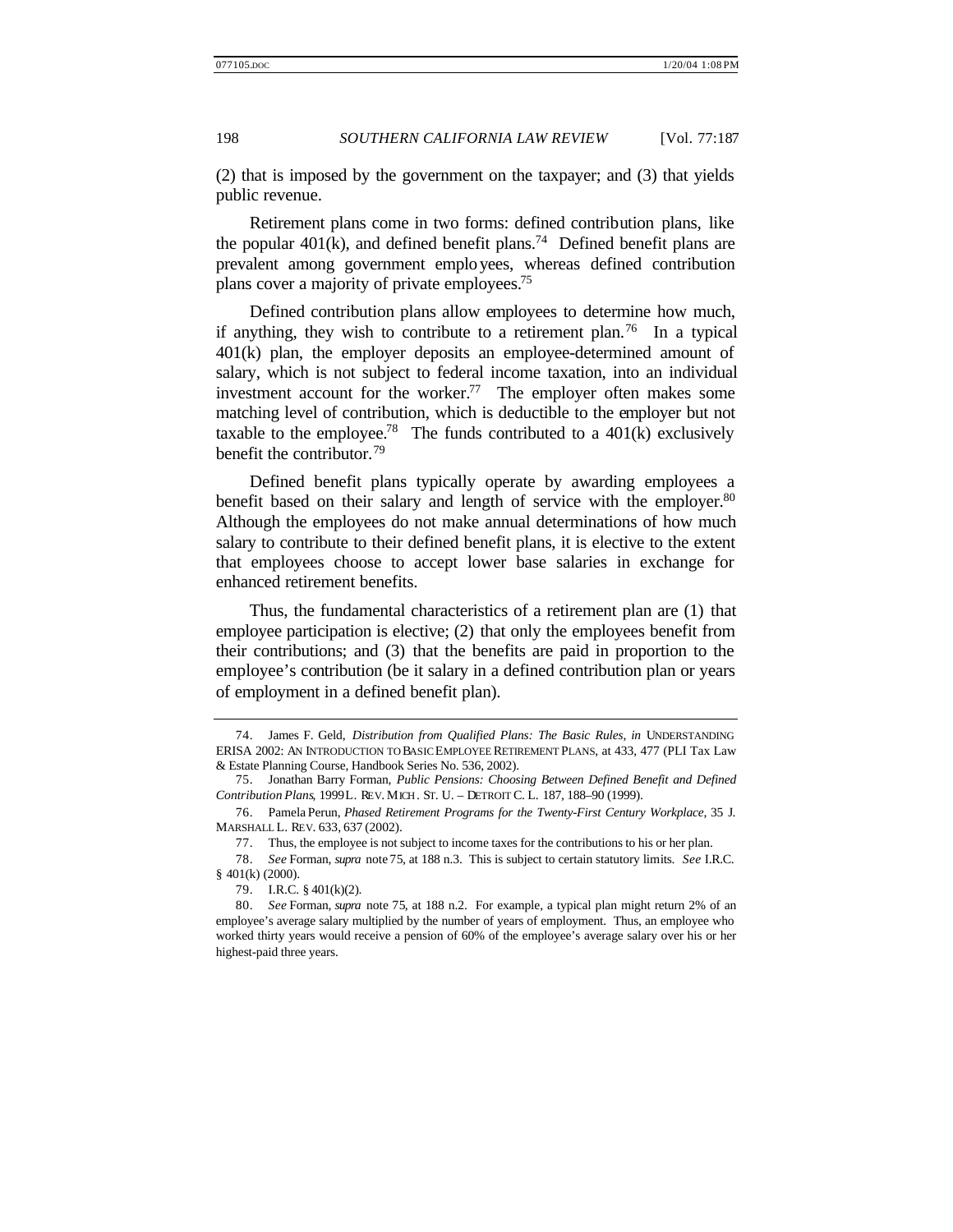The debate over whether Social Security is best conceptualized as a tax or an insurance contribution will likely continue over the following decades. Nevertheless, this Note will offer a few brief examples to illustrate that Social Security is best conceptualized as a traditional tax.

First, Social Security is mandatory, not elective, on the part of the taxpayer. Moreover, it is unlikely that anyone would voluntarily choose to participate in the Social Security program unless the government mandated participation. A 401(k) plan is not subject to taxation until funds are withdrawn, and as a result, it offers a significant advantage in the time value of money over Social Security, where the income is taxed immediately.

Second, contributions to Social Security benefit society as a whole, not solely the contributing taxpayer. Current payroll tax receipts are *not* set aside for the benefit of the contributor, but go to pay current retirees. $81$  In addition, there is a large annual surplus in Social Security because of the large wage base and relatively small number of Social Security recipients.<sup>82</sup> These excess funds are not set aside to pay for the impending crisis in Social Security when the "baby boom" generation retires, but instead are used to fund general federal government programs.<sup>83</sup>

Additionally, several examples demonstrate that there is little proportionality between the amount of Social Security taxes paid and the benefits received. First, because the taxes a worker pays today are used to pay benefits, retirees benefit from the large wage base and high payroll tax rates while receiving more than they paid into the system, even adjusting for interest and inflation. <sup>84</sup> Conversely, due to slowed population growth, the current labor force will likely receive much less in benefits than it paid into the system.<sup>85</sup>

A second illustration of the lack of proportionality in the Social Security system becomes evident when one spouse earns significantly more than the other. In the traditional family, one spouse, usually the wife, spends the majority of her time raising the children while the other spouse is the "breadwinner." If the wife belatedly enters the work force, she may incur significant payroll tax liability, yet is unlikely to enhance her benefits as a result.<sup>86</sup> This is because the Social Security system calculates benefits

<sup>81.</sup> Geier, *supra* note 2, at 37.

<sup>82.</sup> *Id.* at 37–38.

<sup>83.</sup> *Id.*

<sup>84.</sup> *Id.* at 38.

<sup>85.</sup> *Id.* at 31–38.

<sup>86.</sup> *See id.* at 36–37.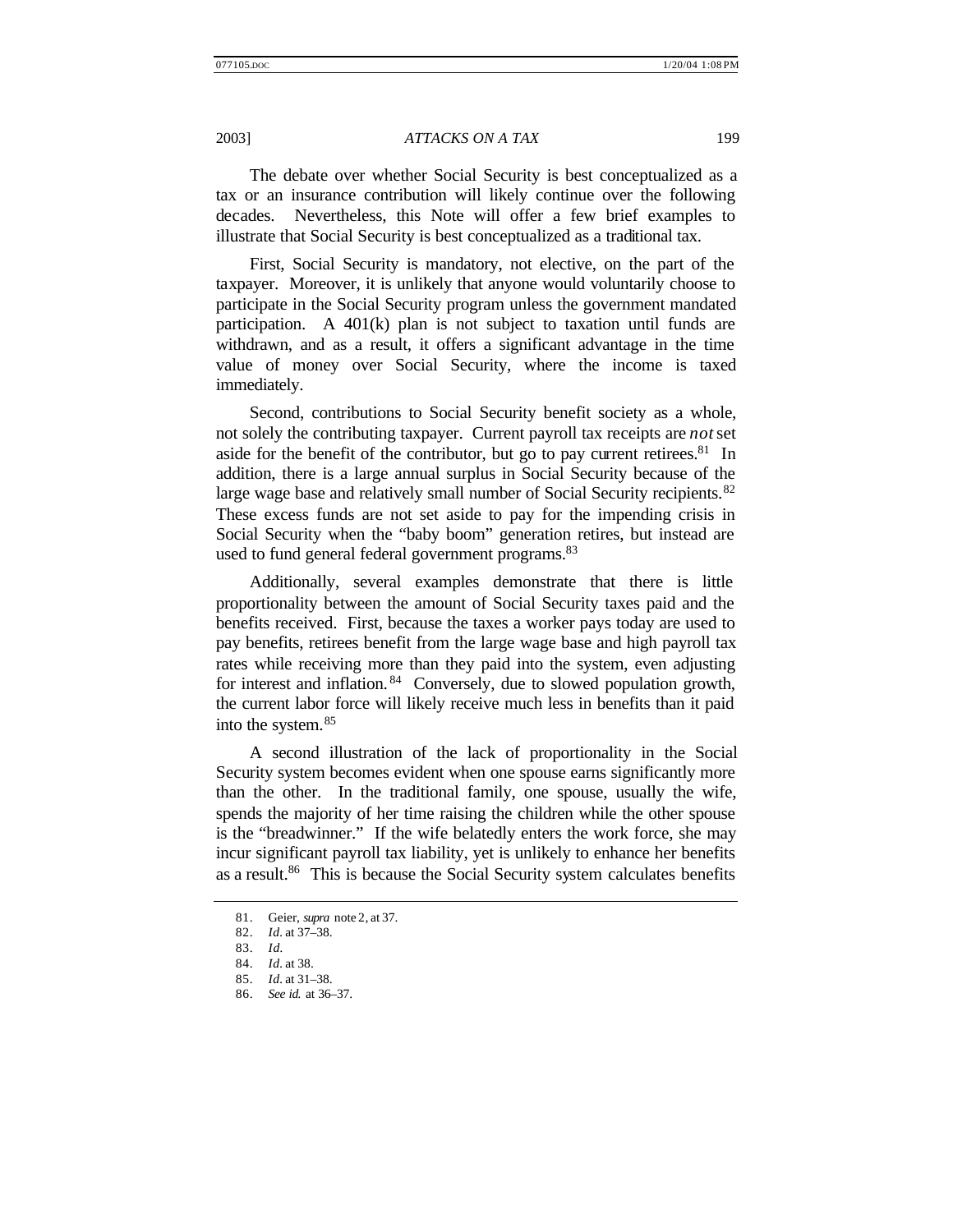based on a weighted thirty-five year average, and offers the wife the greater of her own benefits or 50% of her husband's benefits.<sup>87</sup> Thus, even if the wife earned as high a salary as her husband—an unlikely occurrence as she would be joining the work force much later—she would have to work more than seventeen years before her own benefits exceeded 50% of her husband's benefits. If we assume both husband and wife earned a salary in excess of the current maximum of \$87,000, the wife could pay nearly \$200,000 in payroll taxes over those seventeen years and not receive one cent more in benefits than if she had never worked a day.<sup>88</sup> This might indeed be classified as a "contribution," but it looks more like a charitable contribution than an insurance contribution.

A third illustration of this lack of proportionality involves the system of "credits" used to determine eligibility. To be eligible for Social Security, a worker needs a minimum of forty credits.<sup>89</sup> A worker receives one credit for every \$890 in earned income, up to a maximum of four per year.<sup>90</sup> Consequently, someone must work at least ten years before becoming eligible for Social Security, regardless of how much they pay into the system. Imagine two workers, Daniel and Michael. Daniel works for nine years, consistently earning a salary in excess of the Social Security ceiling. Presuming that the ceiling does not rise from its current level of \$87,000, Daniel would pay a total of \$97,092 over those nine years in Social Security taxes.<sup>91</sup> Meanwhile, Michael works for ten years, earning \$3600 per year. Michael would pay only \$4464 in Social Security taxes over that ten-year span. Ironically, this results in Michael receiving benefits and Daniel receiving none, despite the fact that Daniel contributed more than twenty times as much to the Social Security fund.

This is not necessarily an undesirable result. There may be no reason to feel sorry for Daniel, who amassed enough resources to retire after only nine years of work. The point is that if Social Security were a genuine retirement-insurance contribution, Daniel should receive benefits proportional to his contribution of nearly \$100,000. Instead, he receives nothing while Michael receives benefits despite contributing less than \$5000.

<sup>87.</sup> *See* UNDERSTANDING THE BENEFITS, *supra* note 20, at 16–17; Geier, *supra* note 2, at 37.

<sup>88.</sup> At the current Social Security tax rate of 12.4% and the current wage cap of \$87,000, an individual working seventeen years with a salary at or in excess of the current wage cap would contribute \$183,396 to the Social Security fund.

<sup>89.</sup> UNDERSTANDING THE BENEFITS, *supra* note 20, at 10.

<sup>90.</sup> *Id.*

<sup>91.</sup> If the ceiling were to rise, as it almost certainly would, Daniel's contribution would be even greater.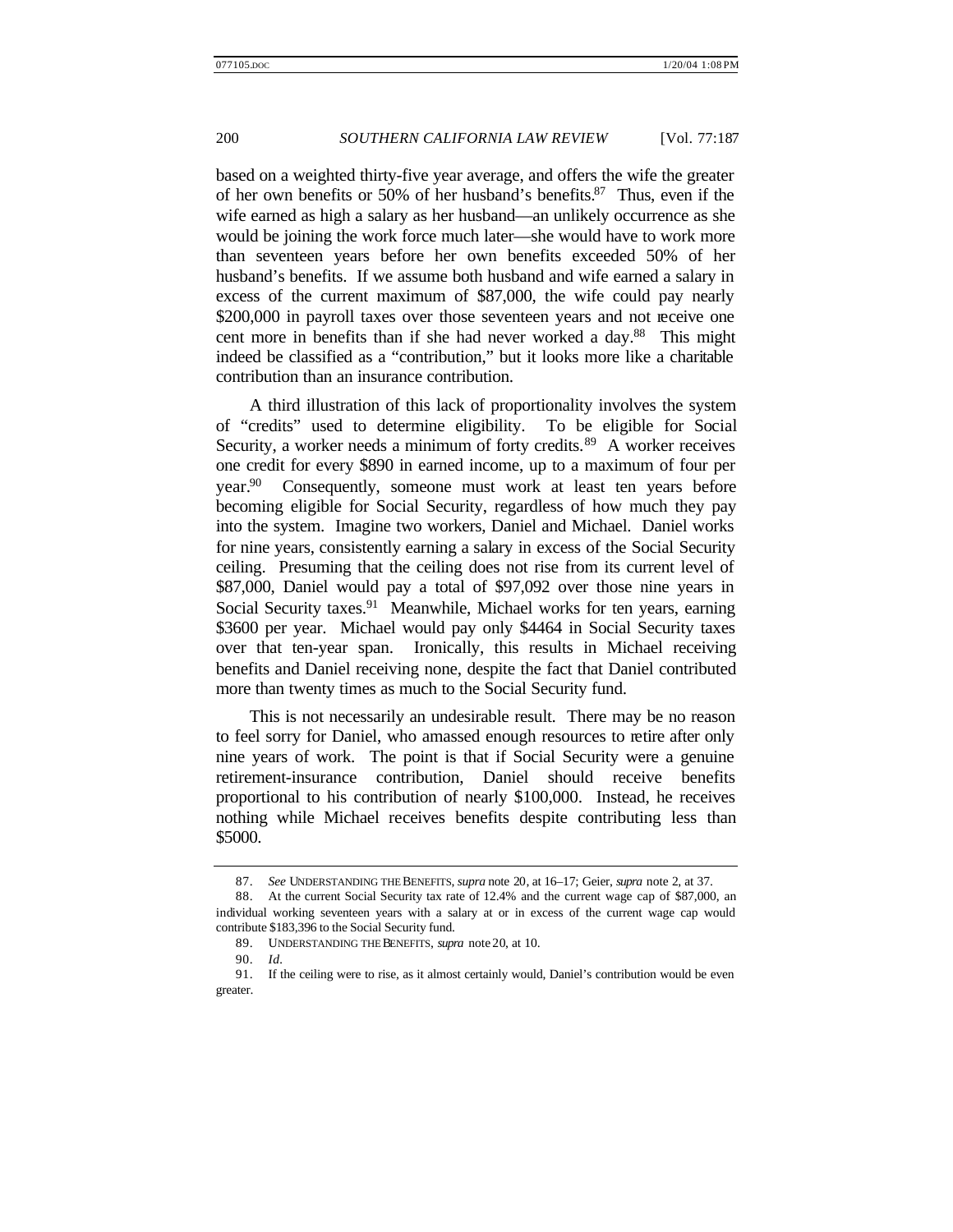It is true that there is some relation between the Social Security taxes paid and the benefits received. Generally, one who pays more in Social Security taxes will receive more in benefits. On the other hand, this relationship is weakened by the progressive payout system that returns a much greater percentage of one's average monthly salary at low salary levels than at a high salary level. As such, those who pay the least in Social Security taxes receive the highest level of benefits on a per dollar contributed basis.

Even the Internal Revenue Service ("IRS") now seems to concede that Social Security is a tax and not a retirement contribution:

At first, payments into Social Security were considered "contributions," not taxes. The program appeared to be self-funded—as workers contributed, they received credits toward retirement benefits. However, too many people needed help, so the program was expanded to include the families and survivors of retired and disabled workers, the unemployed, and federal workers.<sup>92</sup>

Based on all the above, it seems reasonable to characterize Social Security as a tax instead of a retirement contribution.<sup>93</sup> As such, it would stand out as a regressive tax, which most regard as unfair. Even if one does not accept this analogy of Social Security as a tax, however, there are still ample reasons to revamp the system.

# IV. WHY PAYROLL TAX RELIEF FOR THE POOR IS SUPERIOR TO INCOME TAX RELIEF

If one believes that Social Security is not fundamentally different from income taxes, its regressive structure becomes harder to justify. More pressing justifications for altering the system may lie in the excessive burden it imposes on the working poor. Although the government has tried to offset this burden through the EITC, as the following section discusses, this solution has created as many problems as it has solved.

<sup>92.</sup> Internal Revenue Service, Department of the Treasury, *Understanding Taxes, Theme 2: Taxes in U.S. History, Lesson 4: The Social Security Act of 1935*, *at* http://www.irs.gov/app/ understandingTaxes/servlet/IWT2L4ol (last visited Oct. 24, 2003).

<sup>93.</sup> One interesting hypothesis discussed by Geier is the work of Patricia Dilley, who argues that Social Security can best be conceptualized as a tax program designed to protect the public's interest in encouraging timely retirement and maintaining consumption among the elderly. *See* Geier, *supra* note 2, at 35–36.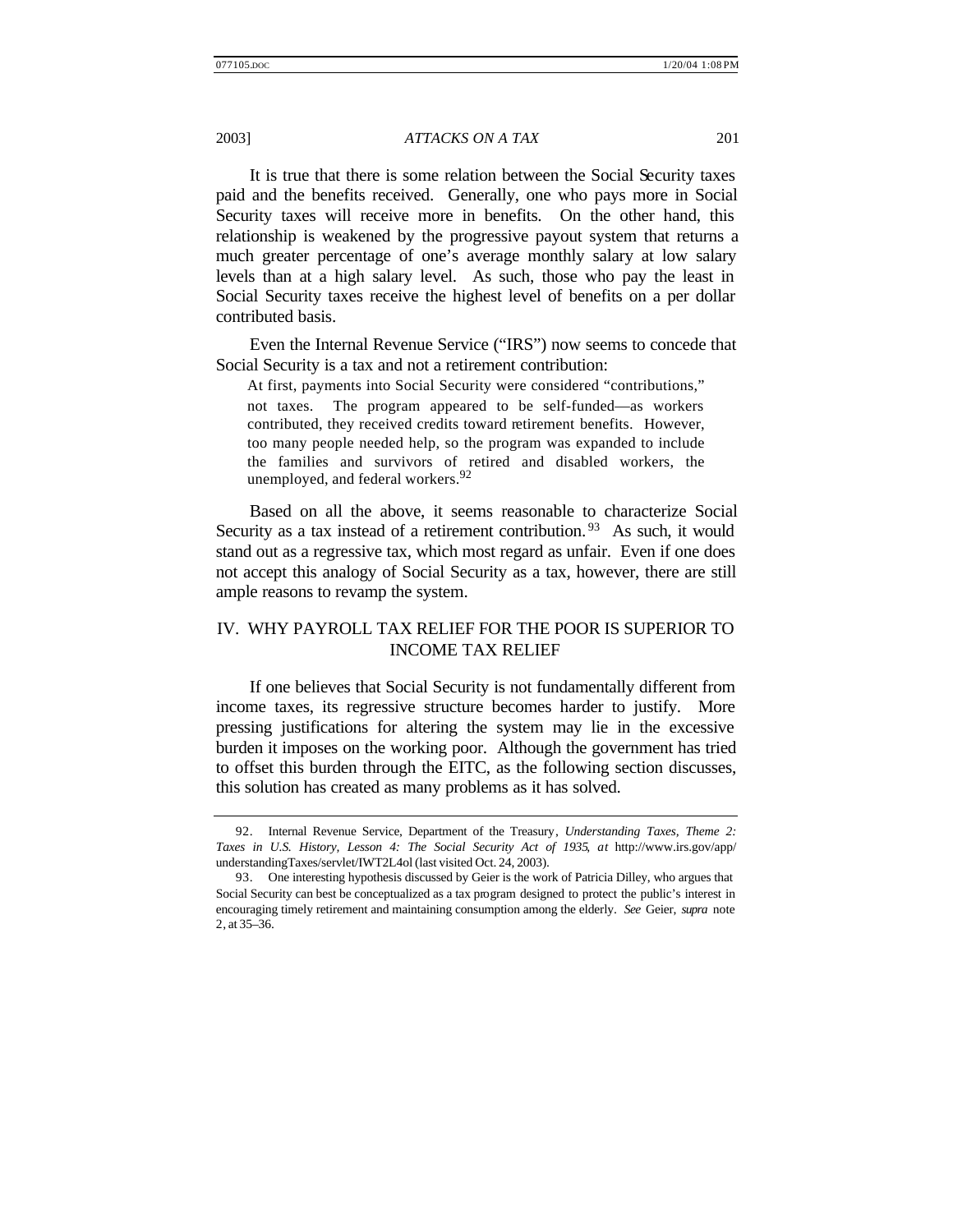# A. THE PROBLEMS WITH INCOME TAX-BASED RELIEF FOR THE WORKING POOR

As the primary tax relief program for the working poor, the EITC has the peculiar distinction of being both one of the most popular  $94$  and most criticized<sup>95</sup> government programs. The EITC is popular because of what it is supposed to do: offset the regressive effects of payroll taxes, encourage work, and reduce the number of individuals on traditional welfare programs.<sup>96</sup> It is criticized because it has not been terribly successful at any of these goals<sup>97</sup> and, in fact, has created a number of additional problems for the working poor.

### 1. The Marriage Penalty

The EITC imposes severe "marriage penalties" that discourage the working poor from marrying.<sup>98</sup> A marriage penalty occurs because the tax brackets for married couples are not twice the size of those for single individuals.<sup>99</sup> To illustrate this, imagine a hypothetical situation of two single individuals: Mike and Carol. Mike and Carol live together and each has two children from a prior marriage. Both Mike and Carol work and each earns \$10,000 per year. As long as they remain single, each would be eligible for an EITC of  $$4010$ ,  $^{100}$  neither would be liable for income taxes, and each would pay \$765 in payroll taxes, resulting in an aggregate income of \$26,490.

Assume that they decide to marry. Once married, they must file jointly, with an aggregate income of \$20,000. Although this would not trigger any federal income tax liability, their combined EITC benefit would drop to only \$2981.<sup>101</sup> They would, however, become eligible for a Child

<sup>94.</sup> *See* Caballero, *supra* note 59, at 436; Albert R. Hunt, *One Government Program that Really Works*, WALL ST. J., Oct. 28, 1999, at A27.

<sup>95.</sup> *See generally* Anne L. Alstott, *The Earned Income Tax Credit and the Limitations of Tax-Based Welfare Reform*, 108 HARV. L. REV. 533 (1995) (critiquing the many problems raised by the EITC); Caballero, *supra* note 59 (arguing that a system of payroll tax relief is superior to the EITC).

<sup>96.</sup> *See* Caballero, *supra* note 59, at 435.

<sup>97.</sup> *See generally* Alstott, *supra* note 95 (demonstrating the shortcomings of the EITC).

<sup>98.</sup> *See id.* at 559–60. As explained below, the EITC still creates a significant disincentive for the second spouse to enter the work market, even among the working poor who are already married.

<sup>99.</sup> JGTRRA substantially reduced marriage penalties caused by the asymmetry in standard deductions for married and single taxpayers. Nonetheless, many other marriage penalties remain.

<sup>100.</sup> *See* EARNED INCOME CREDIT, *supra* note 60, at 43.

<sup>101.</sup> *See id.* at 45. There is, however, a flip side to this. Assume, instead, that Mike had earned \$20,000 and Carol was a stay-at-home mother with no income. In that case, marriage would actually produce a surplus, raising Mike's credit from \$2770 to \$2981. Nevertheless, in dual-income families, marriage will almost always result in a substantial penalty.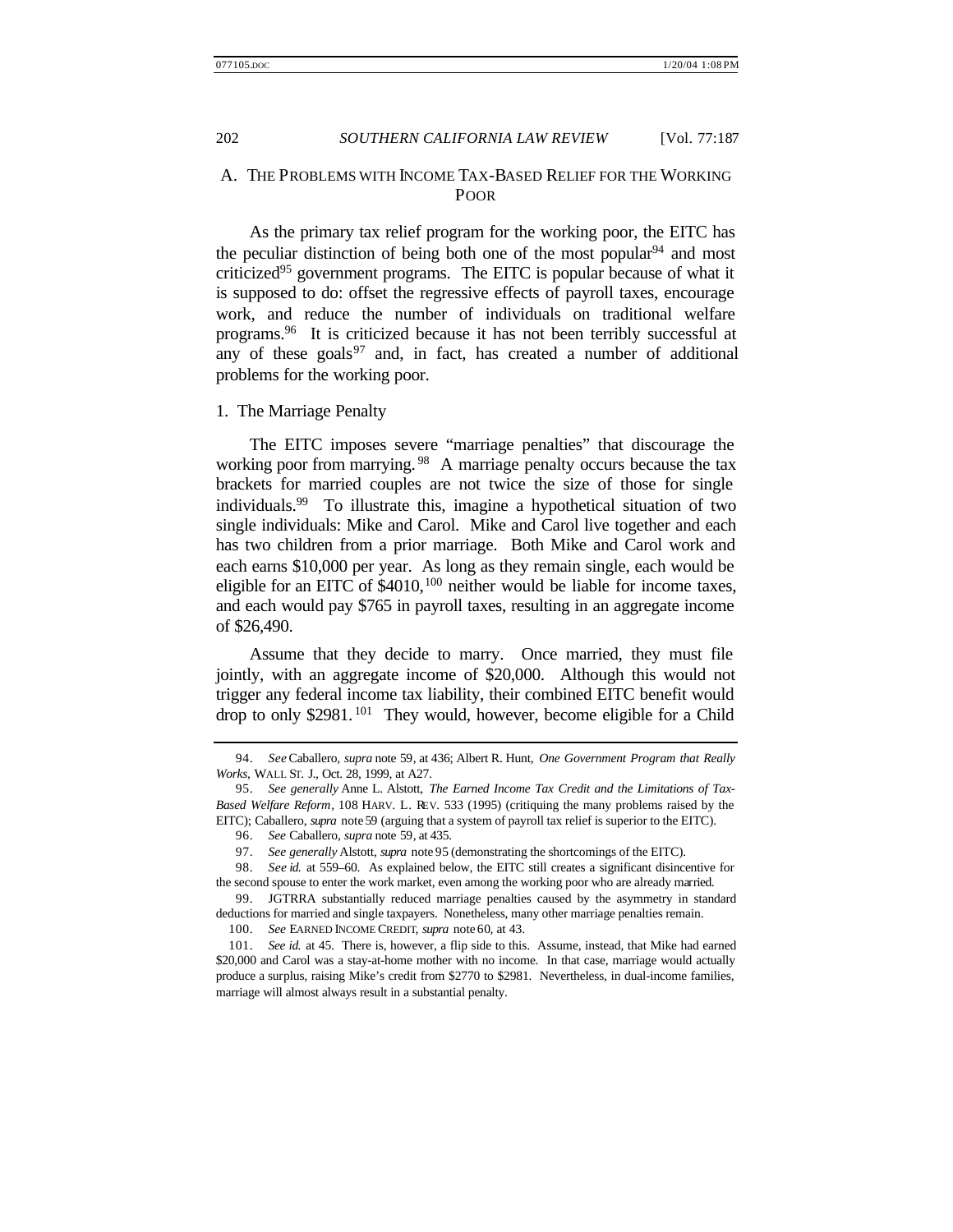Tax Credit of \$1000, resulting in an aggregate benefit of \$3981. Each would remain liable for \$765 in payroll taxes. Thus, solely due to marriage penalties, Mike and Carol's aggregate family income will drop more than 15%, from \$26,490 to \$22,451.<sup>102</sup>

This penalty can clearly discourage marriage among poor, two-income couples. A second, less obvious effect is discussed in Edward McCaffery's *The Burdens of Benefits.*<sup>103</sup> To illustrate, assume Mike and Carol consider marriage a necessity regardless of the tax consequences and are married. When they marry, the value of one spouse's labor has been significantly discounted. Before marriage, each spouse accounted for \$13,245 in earnings among their wages, payroll taxes, and the EITC. Now, instead of earning the same amount, one spouse effectively makes \$9206 due to the marriage penalty. <sup>104</sup> In other words, as a special wedding present from the government, one spouse received a 30% pay cut. This may result in that spouse—more often than not the wife—exiting the work force to stay at home. McCaffery sees this as ultimately reinforcing antiquated notions of gender roles, which dictated that a woman's place was in the home.<sup>105</sup> Even if it were conceded that one parent should stay home and raise the children, it is unlikely that we would want this decision forced on poor families solely due to an imperfection in the tax code.

#### 2. Incentive or Disincentive: The Marginal Phase Out Cost

Many present the EITC as an "incentive to work" program.<sup>106</sup> This makes sense to a certain degree in that one must work in order to receive benefits from the  $EITC<sub>107</sub>$  Moreover, up to a certain salary level, the size of the worker's credit increases along with his or her salary.<sup>108</sup> Anne Alstott refers to this period as the "earnings-subsidy range."<sup>109</sup> Once an

105. *See* McCaffery, *supra* note 103, at 490.

<sup>102.</sup> This figure consists of \$20,000 in salary, \$3981 in benefits between the EITC and the Child Tax Credit, and \$765 each (\$1530 combined) paid in payroll taxes.

<sup>103.</sup> Edward J. McCaffery, *The Burdens of Benefits*, 44. VILL. L. REV. 445 (1999).

<sup>104.</sup> This is because, if only one spouse worked, he or she would still earn the \$13,245 in wages, payroll taxes, and EITC. Thus, the labor of the second spouse, once worth \$13,245, is now worth only \$9206 (the difference between the first spouse's earnings and \$22,451, the total amount of income they would receive as a married couple filing jointly).

<sup>106.</sup> *See* Hunt, *supra* note 94.

<sup>107.</sup> *See* EARNED INCOME CREDIT, *supra* note 60, at 8, 42.

<sup>108.</sup> *See id.* at 42–44.

<sup>109.</sup> Alstott, *supra* note 95, at 548. Additionally, Alstott points out that even though this earnings-subsidy phase would seem to be a clear incentive to work—with the government effectively giving the employee a salary raise within this range—in reality, it may cause some disincentive to work. Workers may opt to work fewer hours because they could now work less while earning the same amount. Alstott also points out, however, that they may use their additional free time to care for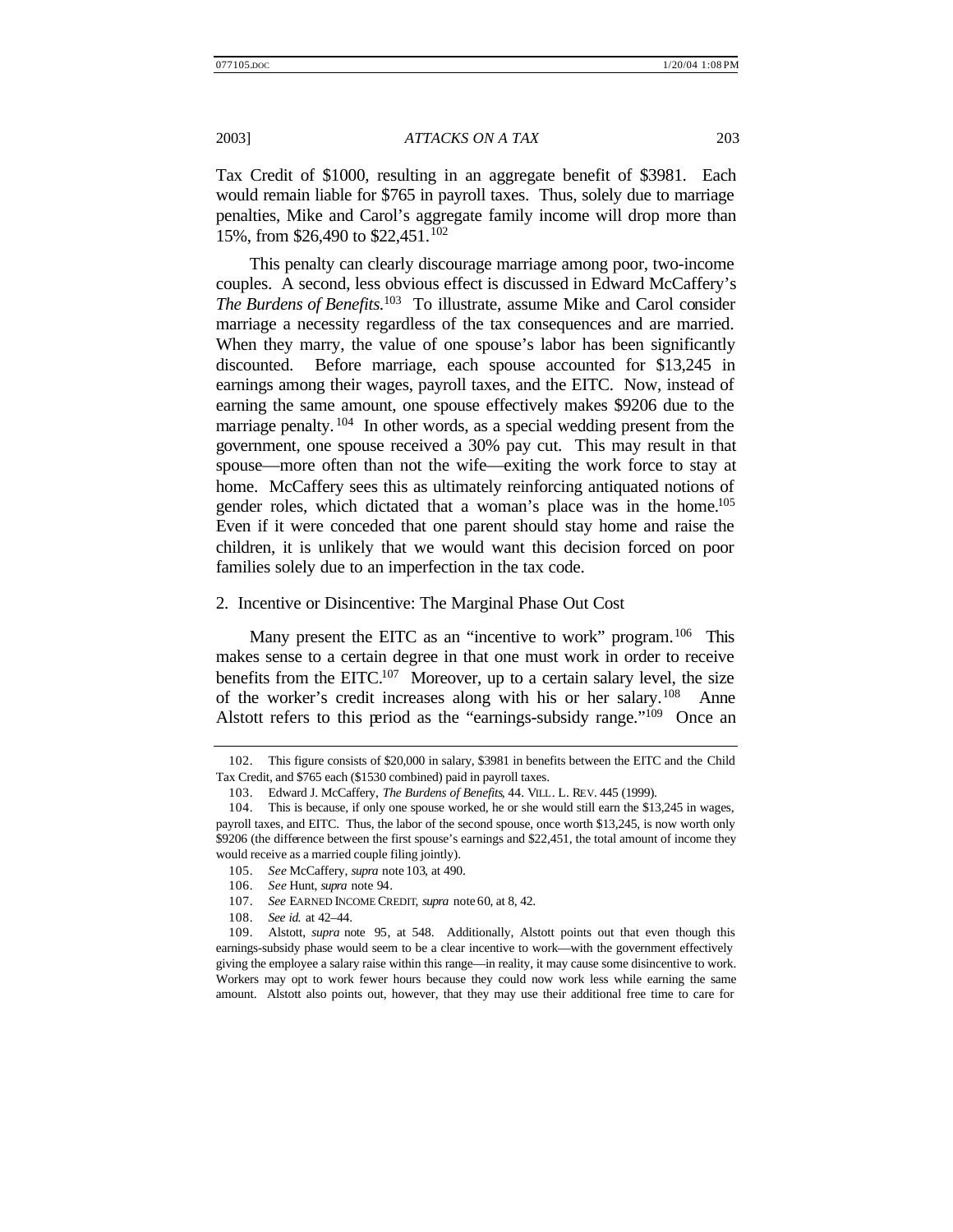employee's salary passes this salary level, however, the size of the employee's credit briefly plateaus and then must be "paid back" as his or her salary increases.<sup>110</sup> This is because the EITC phases its benefits out until they disappear completely.<sup>111</sup> For example, a single father with two children earning \$12,000 per year receives the maximum EITC of  $$4140.<sup>112</sup>$  If the father increases his salary to \$20,000, however, his EITC drops to  $$2770$ .<sup>113</sup> If he continues working until he earns  $$33,150$ , he receives no EITC whatsoever.<sup>114</sup> The phase out of the EITC thus functions as an additional tax, with the worker losing benefits as his or her salary increases. As shown in Table 2, during this phase out range, federal marginal tax rates can reach 47%,<sup>115</sup> leaving a worker only fifty-three cents better off for every dollar he or she earns. $116$ 

Alstott notes that many more EITC recipients fall in the EITC phase out range than are in the earnings-subsidy phase, where the credit acts as a work incentive.<sup>117</sup> She concludes that the EITC probably reduces aggregate work effort, although to a lesser extent than the traditional welfare programs it has largely supplanted.<sup>118</sup>

### 3. Fraud

Another problem with the EITC's distribution of benefits is the incentive it creates for individuals to file falsified tax returns in order to receive the maximum benefit.<sup>119</sup> Although the IRS is well-equipped to audit the underreporting of income, the EITC can create an incentive for a recipient in the earnings-subsidy stage to over-report income.<sup>120</sup> For example, a single worker with two children and \$5000 in earnings would benefit greatly from filing a falsified tax return claiming to have earned

children or the sick, which is generally viewed as a choice benefiting society as a whole. *See id.* at 554–55.

<sup>110.</sup> *See* McCaffery, *supra* note 103, at 484.

<sup>111.</sup> *See* EARNED INCOME CREDIT, *supra* note 60, at 47.

<sup>112.</sup> *See id.* at 44.

<sup>113.</sup> *See id.* at 45.

<sup>114.</sup> *See id.* at 47.

<sup>115.</sup> A family of four would pay at a 47% marginal tax rate on income between \$31,850 and \$34,178. This presumes the discounted 11% rate for payroll taxes. *See infra* Table 2.

<sup>116.</sup> This does not include state and local taxes, as well as other federal and state benefits such as Temporary Assistance for Needy Families, housing subsidies, and food stamps. If those are considered, marginal tax rates can exceed 100%, resulting in a loss of income due to an increase in salary. *See* SHAVIRO, *supra* note 25, at 14.

<sup>117.</sup> *See* Alstott, *supra* note 95, at 553 (noting the argument of economist Marvin Kosters).

<sup>118.</sup> *Id.* at 550–51.

<sup>119.</sup> *See* Caballero, *supra* note 59, at 462–64.

<sup>120</sup>*. Id.* at 463.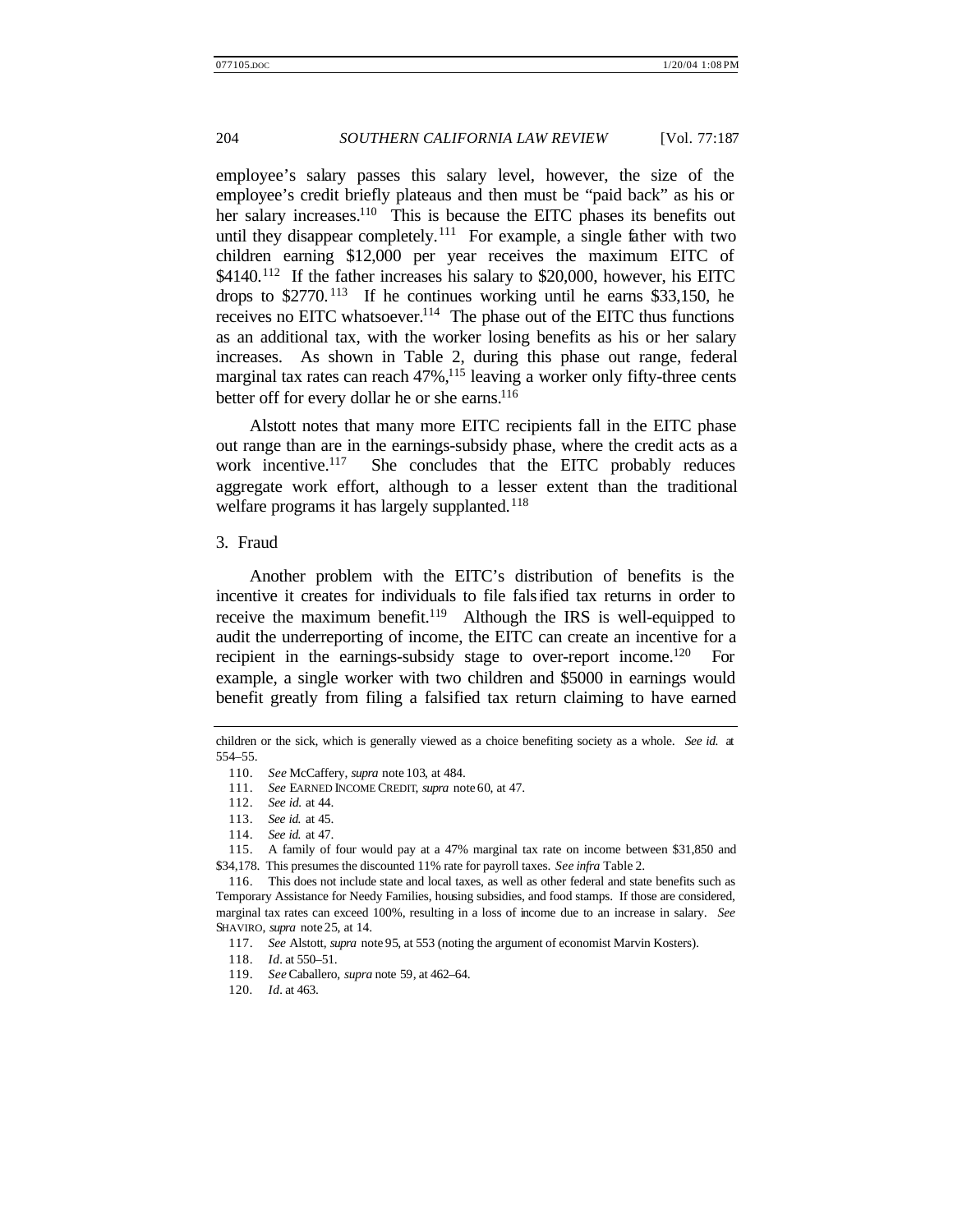\$10,400 because, although not liable for federal income taxes, the worker's EITC would increase from \$2010 to  $$4140$ .<sup>121</sup> An EITC recipient in the phase out range would have a similar incentive to underreport his or her income in order to receive the maximum amount of credit, although, in this case, the IRS is better prepared to spot such acts of fraud.<sup>122</sup> Based on its own studies of EITC compliance, the IRS estimates that between onequarter and one-third of all funds paid out through the EITC are the result of fraudulent filings.<sup>123</sup>

4. The "Humpty Dumpty Blues"

Although the income and payroll taxes are separate tax systems, no distinction is made between income and payroll tax receipts. As mentioned above, surpluses within Social Security regularly go to pay for general revenues, and there is no reason the reverse could not be true as well. Money, by definition, is inherently fungible. Therefore, what should matter to individuals in assessing tax burdens is the total amount of tax paid. <sup>124</sup> McCaffery and Jonathon Baron, however, discovered that the result of splitting the tax burden into the two separate systems was very different in practice.<sup>125</sup> People analyze each tax separately, and as a result, their perceptions of fairness are not based on the aggregate amount of tax paid but rather on the levels of taxation within each tax system.<sup>126</sup>

This presents a problem for the EITC, which offsets the payroll tax burden by returning money through the income tax. McCaffery and Baron observed that even among those who support the poor paying nothing in taxes, considerable apprehension prevails about "negative" taxes, like the EITC, which actually refund money to the poor.<sup>127</sup> To illustrate, imagine a worker who pays \$5000 in payroll taxes and receives an EITC of \$3000. This worker's total tax liability is \$2000. Contrast this with an employee who receives no EITC but is liable for only \$2000 in payroll taxes. As long as the worker pays the government \$2000, it should not matter what form the taxes take because the parties end up in exactly the same situation.

<sup>121.</sup> *See* EARNED INCOME CREDIT, *supra* note 60, at 43–44.

<sup>122.</sup> *See id.* at 44–47.

<sup>123.</sup> *See* IRS, DEP'T OF TREASURY*,* COMPLIANCE ESTIMATES FOR EARNED INCOME TAX CREDIT CLAIMED ON 1999 RETURNS 3 (2002), *at* http://www.irs.gov/pub/irs-utl/compesteitc99.pdf (Feb. 28, 2002) [hereinafter COMPLIANCE].

<sup>124.</sup> *See* McCaffery & Baron, *supra* note 1, at 230–31.

<sup>125.</sup> *See generally id.* (demonstrating the unbalanced effects of splitting the total tax burden into payroll and income taxes).

<sup>126.</sup> *See id.* at 241.

<sup>127.</sup> *Id.*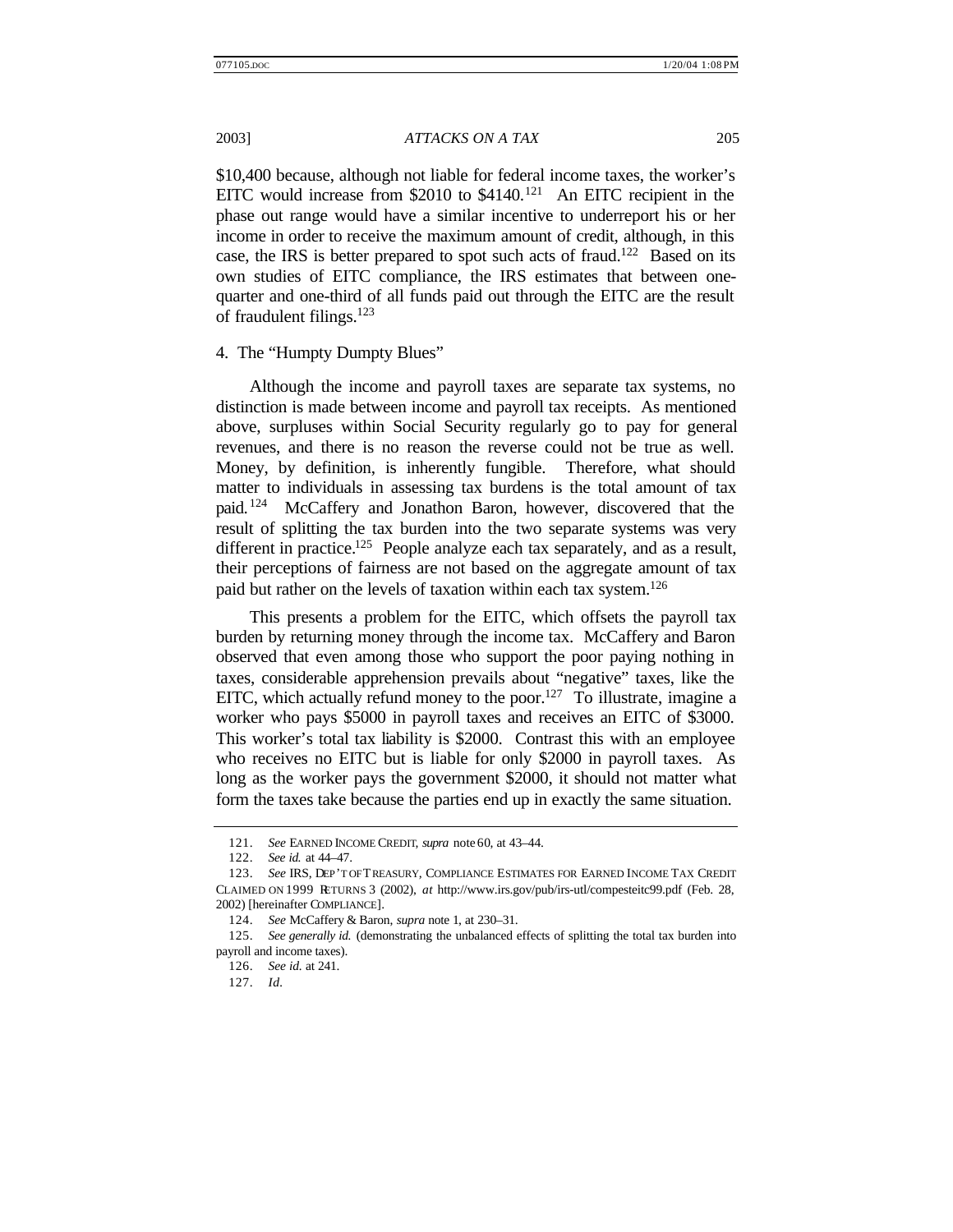Yet, McCaffery and Baron demonstrate that even among those who would agree that \$2000 is a fair tax burden for a worker with that level of income, there was much less support when this result was reached through a segregated negative and positive tax.<sup>128</sup> Once the tax system has been split into two parts, people seem unable to put it back into one aggregate tax again. Fittingly, McCaffery and Baron dub this phenomenon "the Humpty Dumpty Blues."

The net result of this disaggregation bias is felt by both the poor and middle-class, who often face marginal tax rates in excess of those imposed on the wealthy. In fact, as the following tables illustrate, when one aggregates the two tax systems, the illusion of progressivity disappears. Instead, we are left with variable and inconsistent tax rates as income increases.

| $$0 - $4,900$            | 3.5%  |
|--------------------------|-------|
| $$4,900.01 - $6,150$     | 11%   |
| $$6,150.01 - $7,700$     | 18.5% |
| $$7,700.01 - $11,050$    | 28.5% |
| $$11,050.01 - $13,700$   | 21%   |
| $$13,700.01 - $35,600$   | 26%   |
| $$35,600.01 - $75,400$   | 38%   |
| $$75,400.01 - $87,000$   | 41%   |
| $$87,000.01 - $148,950$  | 32%   |
| $$148,950.01 - $314,750$ | 37%   |
| Above \$314,750          | 40.6% |

TABLE 1. Federal marginal tax rates on a single worker with no children<sup>129</sup>

<sup>128.</sup> *See id.*

<sup>129.</sup> This table reflects only federal income tax, payroll tax, the EITC, and the Child Tax Credit. Any additional federal taxes or subsidies are not included. This table assumes a rate of 9% for Social Security and 2% for Medicare. These numbers do not include the recent tax cuts under JGTRRA.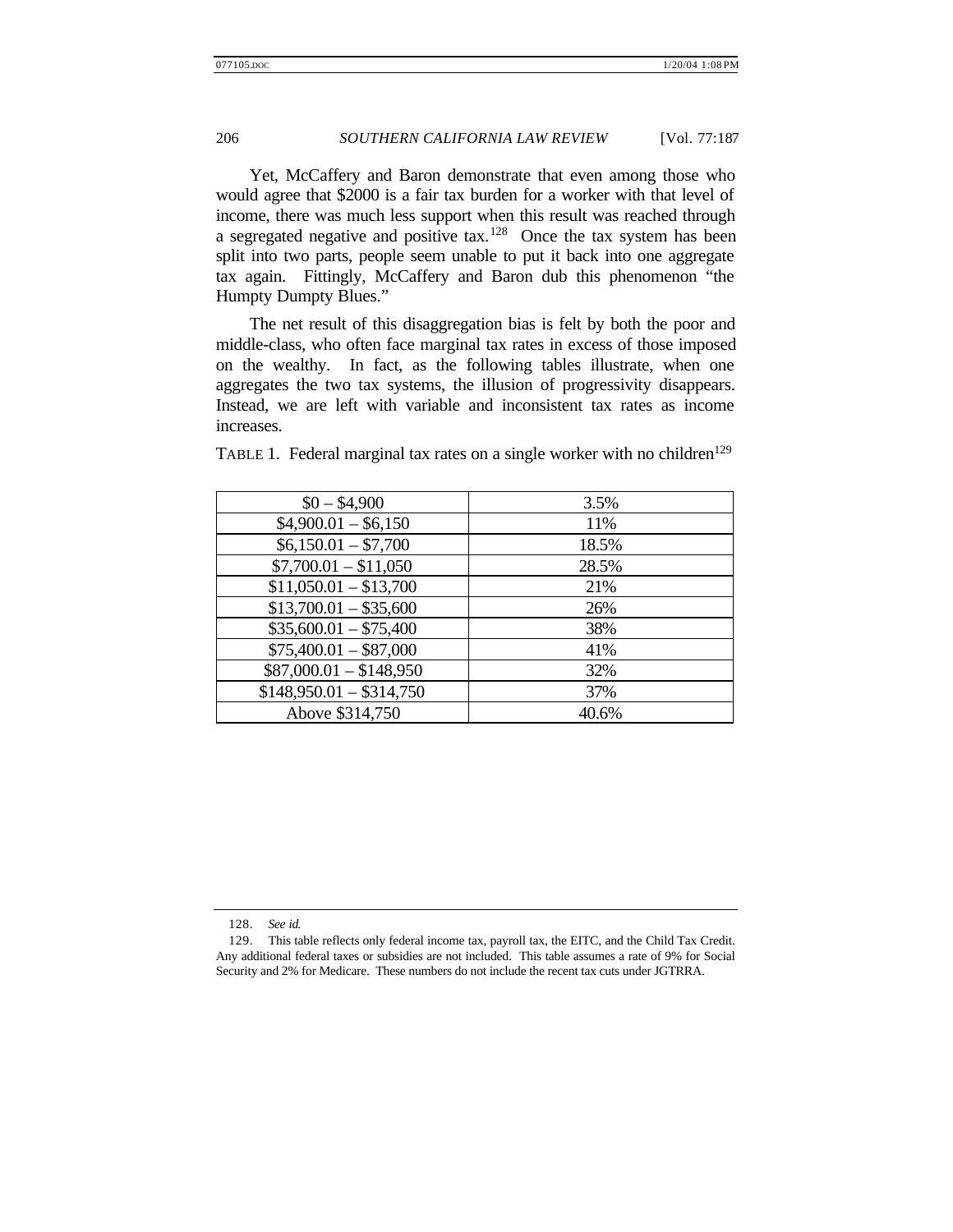0%

2003] *ATTACKS ON A TAX* 207

GRAPH 1. Federal marginal tax rates on a single worker with no children

TABLE 2. Federal marginal tax rates on a married couple with two children<sup>130</sup>

| $$0 - $10,000$                      | $-29%$  |
|-------------------------------------|---------|
| $$10,000.01 - $10,350$              | $-39\%$ |
| $$10,350.01 - $14,550$              | $1\%$   |
| $$14,550.01 - $19,850$              | 22%     |
| $$19,850.01 - $22,000$              | 32%     |
| $$22,000.01 - $31,850$              | 42%     |
| $$31,850.01 - $34,178$              | 47%     |
| $$34,178.01 - $66,550$              | 26%     |
| $$66,850.01 - $87,000$              | 38%     |
| $$87,000.01 - $110,000$             | 29%     |
| $$110,000.01 - $132,700$            | 34%     |
| $$132,700.01 - $134,000$            | 37%     |
| $$134,000.01 - $191,800$            | 32%     |
| $\overline{$191,800.01 - $326,900}$ | 37%     |
| Above \$326,900                     | 40.6%   |
|                                     |         |

<sup>130.</sup> This table reflects only federal income tax, payroll tax, the EITC, and the Child Tax Credit. Any additional federal taxes or subsidies are not included. This table assumes a rate of 9% for Social Security and 2% for Medicare. These numbers do not include the recent tax cuts under JGTRRA and they presume that there is only one wage-earner. Having the second spouse working as well would not alter the chart below \$87,000, but presuming the spouses have equal salaries increases all rates between \$87,000 and \$174,000 by 9%.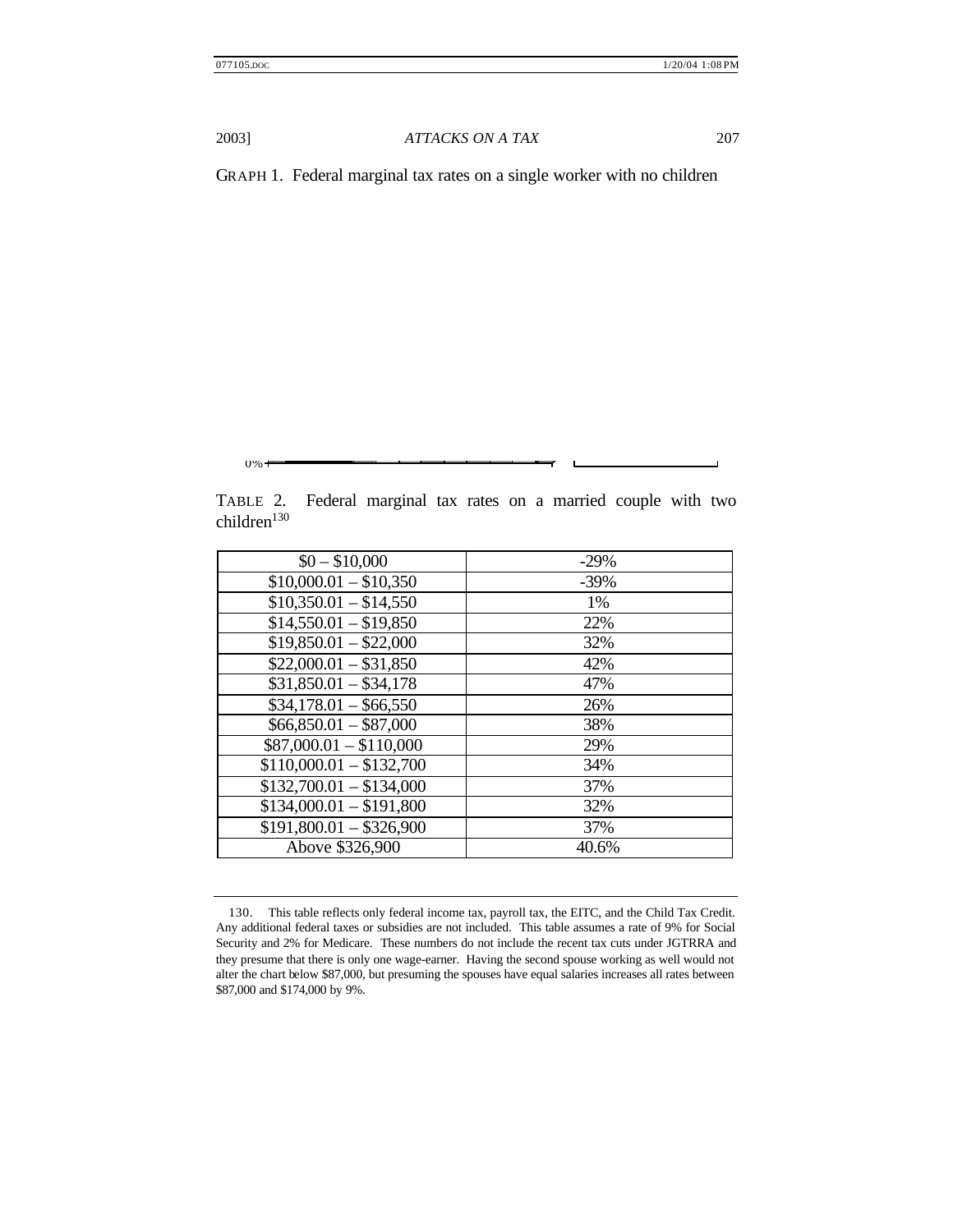

GRAPH 2. Federal marginal tax rates for a married couple with two children

Note that the result appears to be the random and arbitrary rise and fall of tax rates at various levels of income. For example, due in large part to the phase out of the EITC, the marginal tax rates for a married couple with two children and income between \$22,000 and \$34,178 are much greater than those for an identical couple earning between \$34,178.01 and \$66,550. These tables demonstrate how a disaggregated tax system can produce inconsistent and inequitable tax burdens.

### B. A MODEL FOR INTERNAL PAYROLL TAX RELIEF

The problems raised as a result of the Humpty Dumpty Blues make it difficult to structure a program to offset the burden of payroll taxes in the income tax system. Thus, the solution may lie in restructuring the payroll tax system differently to avoid over-taxation of the poor. In fact, a system of payroll tax relief would resolve not only the problems raised by the Humpty Dumpty Blues, but many of the other problems with the EITC identified above.

So, how would such a program be structured? First, the EITC would be eliminated. Next, the payroll tax system would be modified to allow a full or partial exemption from payroll taxes up to a predetermined level of income. For the purposes of this model, this Note adopts \$20,000 as the threshold. The size of the exemption would be keyed to the number of dependent children the taxpayer has, just as the EITC is currently. For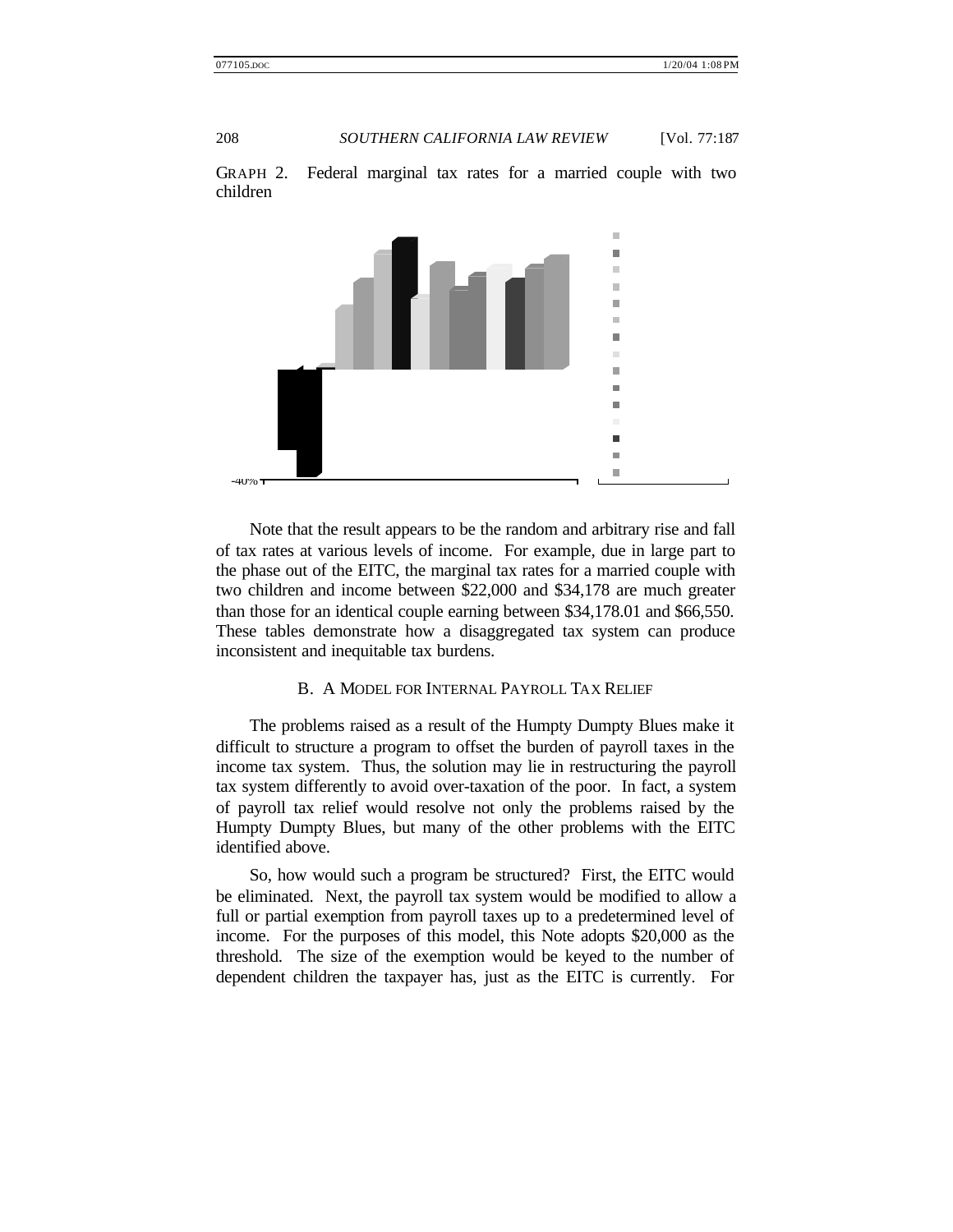example, instead of paying the current 15.3% combined rate, a taxpayer with no children would pay at a combined rate of 12% on his or her first \$20,000 of income, a taxpayer with one child would pay at a combined rate of 6% on his or her first \$20,000 of income, and a taxpayer with two or more children would pay no payroll taxes on his or her first \$20,000 of income.<sup>131</sup> Any revenue lost by the rate reduction below the first \$20,000 threshold could be recovered through eliminating the EITC and, if necessary, raising or eliminating the \$87,000 ceiling on Social Security.

Furthermore, the Child Tax Credit should be expanded and the restrictions on refunds should be relaxed. In an effort to help the working poor avoid the high marginal tax rates as the EITC is phased out, President Bush expanded the Child Tax Credit, an important part of EGTRRA.<sup>132</sup> Under EGTRRA, the credit will double from \$500 to \$1000 between 2001 and 2010. <sup>133</sup> With the elimination of the EITC, the Child Tax Credit should immediately be expanded to \$1500 to help completely offset any loss to working parents that results from the switch to payroll tax relief.

EGTRRA also marked the first time the Child Tax Credit was made refundable, although these refunds are subject to restrictions.<sup>134</sup> As part of the proposal to replace the EITC, this Note also proposes increasing the limit on Child Tax Credit refunds to the full amount of the excess credit or 15% of the taxpayer's total income, whichever is less.

The working poor would not be the only group to benefit from such a system. All workers would share the benefits of the payroll tax reduction, and all eligible families would share in the expanded Child Tax Credit. The public would not perceive it as a form of welfare because the entire population would share in the benefits of this program. All workers would benefit from the reduced rate of taxation on the first \$20,000 in payroll taxes and all would be subject to a flat 15.3% tax rate on all wages earned above that level. This reform would go a long way toward correcting the excessive marginal tax rates on poor and middle-class families. Even if it became necessary to raise the \$87,000 ceiling on Social Security, any increase would largely be offset by the rate reduction on low levels of income. Thus, the program described above could only increase payroll

<sup>131.</sup> To prevent any biases against workers based on the amount of payroll tax they would be required to pay, employers should either receive a credit or continue to pay a flat rate on salaries below \$20,000. The flat rate would frustrate or hurt the employees because the cost would be offset on them, but it may prevent discrimin ation against workers earning more than \$20,000.

<sup>132.</sup> *See* BLUEPRINT, *supra* note 6, at 34.

<sup>133.</sup> CHIRELSTEIN, *supra* note 17, at 194.

<sup>134.</sup> *See id.*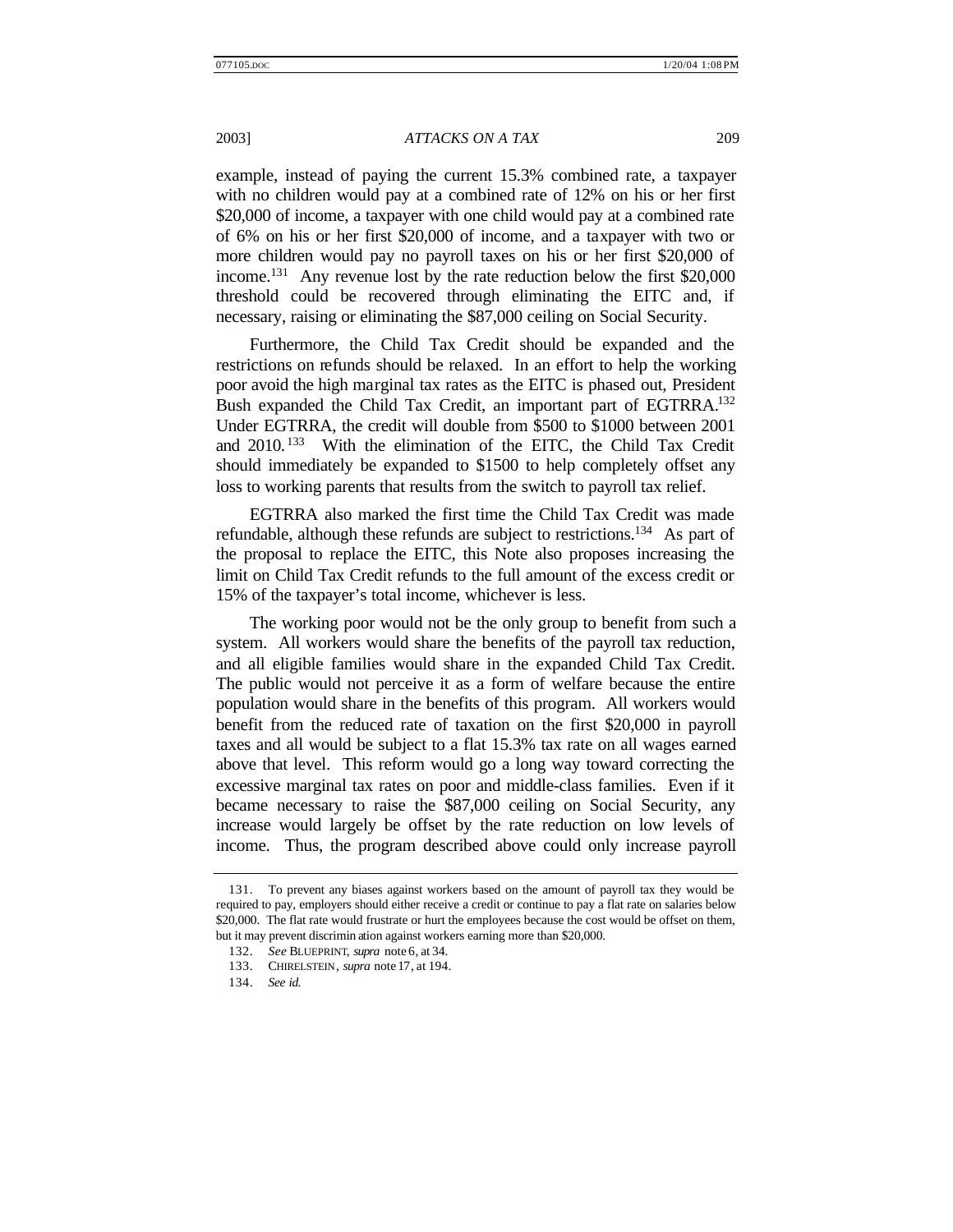taxes on childless workers earning more than \$91,313, workers with a single child earning in excess of \$99,156, or workers with two or more children earning more than  $$107,000$ . <sup>135</sup> This system would not only be more progressive than the current payroll tax system, but would also resolve many of the problems that plague the EITC.<sup>136</sup>

# C. WHY INTERNAL PAYROLL TAX RELIEF WOULD SOLVE THE PROBLEMS CAUSED BY THE EITC

#### 1. The Marriage Penalty

The marriage penalty in the EITC creates a strong disincentive for the second spouse to work because it discounts the value of the spouse's additional labor. All marriage penalties stem from the tax code's asymmetrical treatment of married and single taxpayers. Unlike the income tax, which creates separate schedules for married and single taxpayers, the payroll tax treats all taxpayers as individuals.<sup>137</sup> As a result, taxpayers are not discriminated against based on their marital status.

Recall Mike and Carol, the married couple each of whom earned \$10,000 per year. Due to marriage penalties in the EITC, they were left with \$22,451 after payroll taxes. With the payroll tax-rate reduction and increased Child Tax Credit, they can keep all \$20,000 in salary plus \$3000 in additional Child Tax Credit for a total of \$23,000. Moreover, there would not be any disincentives that would discourage the second spouse from working.

Without any features that discourage the second spouse from entering the workplace, there would be no contribution to the stereotypes discussed in *The Burdens of Benefits*. <sup>138</sup> In fact, there would be a considerable incentive for the second spouse to enter the work force because the second spouse would be able to keep a larger percentage of his or her income. Elimination of marriage penalties among the working poor should prove popular. Many organizations, such as the Christian Coalition, have been vocal in their support for eliminating marriage penalties wherever they exist in the tax code.<sup>139</sup> One would expect strong support from the

<sup>135.</sup> This is because the liability for payroll taxes above \$87,000 would be partially offset by the full or partial exemption they received on their first \$20,000 of income.

<sup>136.</sup> *See supra* Part IV.A.

<sup>137.</sup> *See* Caballero, *supra* note 59, at 467.

<sup>138.</sup> *See* McCaffery, *supra* note 103, at 461–66.

<sup>139.</sup> *See* Press Release, Christian Coalition of America, Christian Coalition Applauds Congress for Family Tax Relief (Mar. 28, 2001) (on file with author).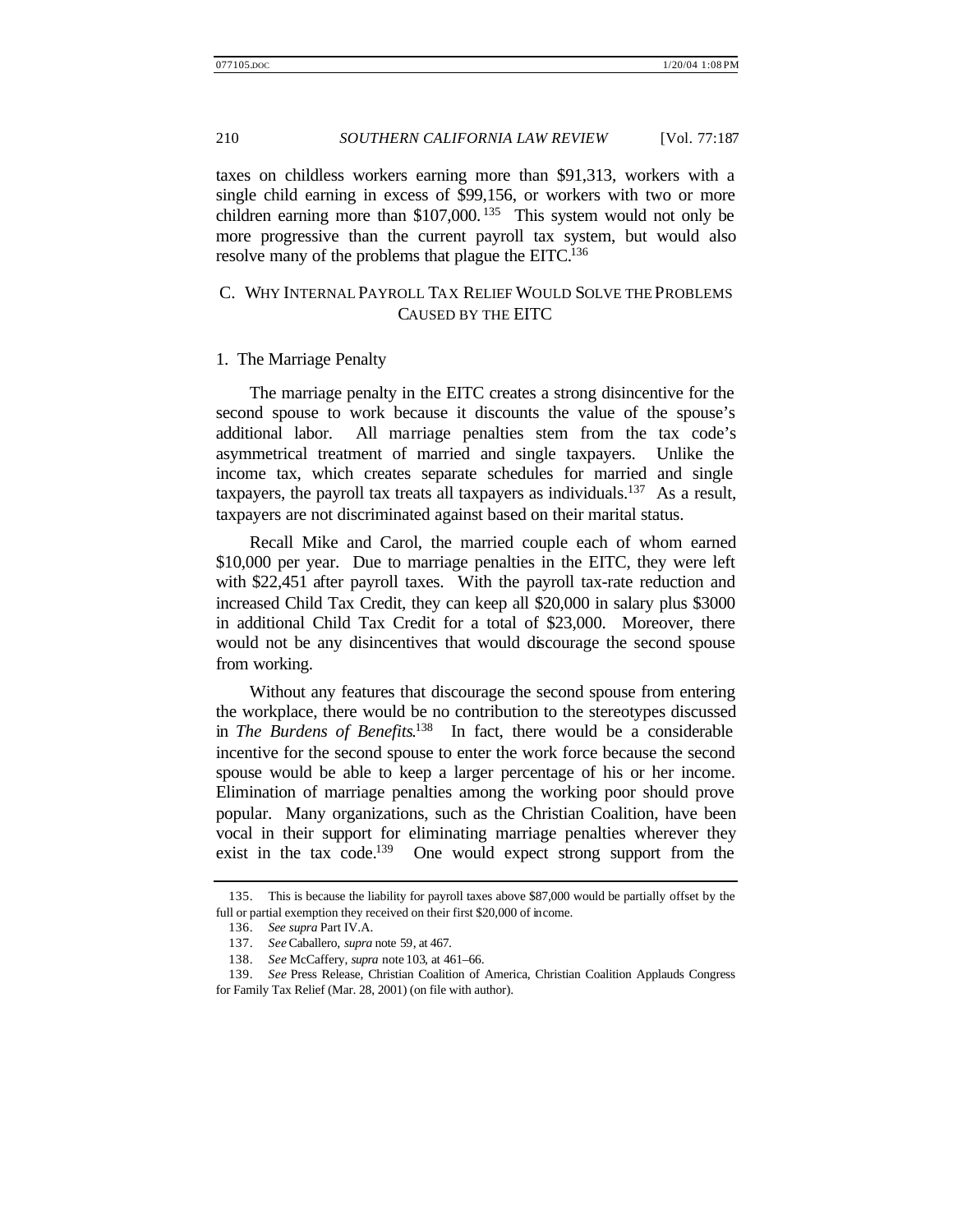religious right for this program because the marriage penalties are most dramatic among the working poor, especially among EITC recipients;<sup>140</sup> and further, the poor are statistically the least likely to marry.<sup>141</sup>

## 2. Marginal Phase Out Disincentives

Another problem with the EITC is the disincentive to continue working once an individual has surpassed the credit plateau range of the EITC. This is when the taxpayer must, in effect, "pay back" the credit he or she has already earned.<sup>142</sup> This would not be present in the proposed system of payroll tax relief. Although marginal rates would increase above the level of the payroll tax threshold, there would be no need to "pay back" the benefit already received. The effect would be somewhat muted because this would occur at a level of income that generates little or no income tax liability.<sup>143</sup> This stands in sharp contrast to the large marginal increases under the EITC, which combine the costs of the phase out with a potentially higher income tax bracket and, of course, the burden of payroll taxes. Most importantly, from a policy point of view, increased labor would generate increased income without the loss of any tax benefits.

### 3. Fraud

One of the most significant problems with the EITC is fraud. The size of the EITC fluctuates with employees' wages, and as a result, there is a tremendous incentive to over- or underreport income in order to receive the maximum possible benefit. As noted above, up to one-third of the funds paid out through the EITC were obtained fraudulently.<sup>144</sup> This potential for fraud, however, would not be present with the proposed payroll tax-rate reduction. Over-reporting would not be a risk because payroll taxes are deducted at the time employees actually receive their wages. Thus, unlike the EITC, there would be no advantage in claiming more income to receive a larger refund from the government. Likewise, underreporting income would provide no benefits, other than standard income tax avoidance, which the IRS is well-equipped to detect. Thus, the problem of rampant

<sup>140.</sup> *See* Frederick J. Bradshaw, IV, *The Earned Income Tax Credit and the Marriage Penalty: New Proposals in Light of the Economic Growth and Tax Relief Reconciliation Act of 2001*, 54 TAX LAW. 701, 701 (2001).

<sup>141.</sup> Abigail Trafford, *A Poor Excuse for Marriage*, WASH . POST, Mar. 26, 2002, at F1.

<sup>142.</sup> McCaffery, *supra* note 103, at 485.

<sup>143.</sup> *See* TAX GUIDE 2002, *supra* note 53, at 263–65.

<sup>144.</sup> *See* COMPLIANCE , *supra* note 123, at 3.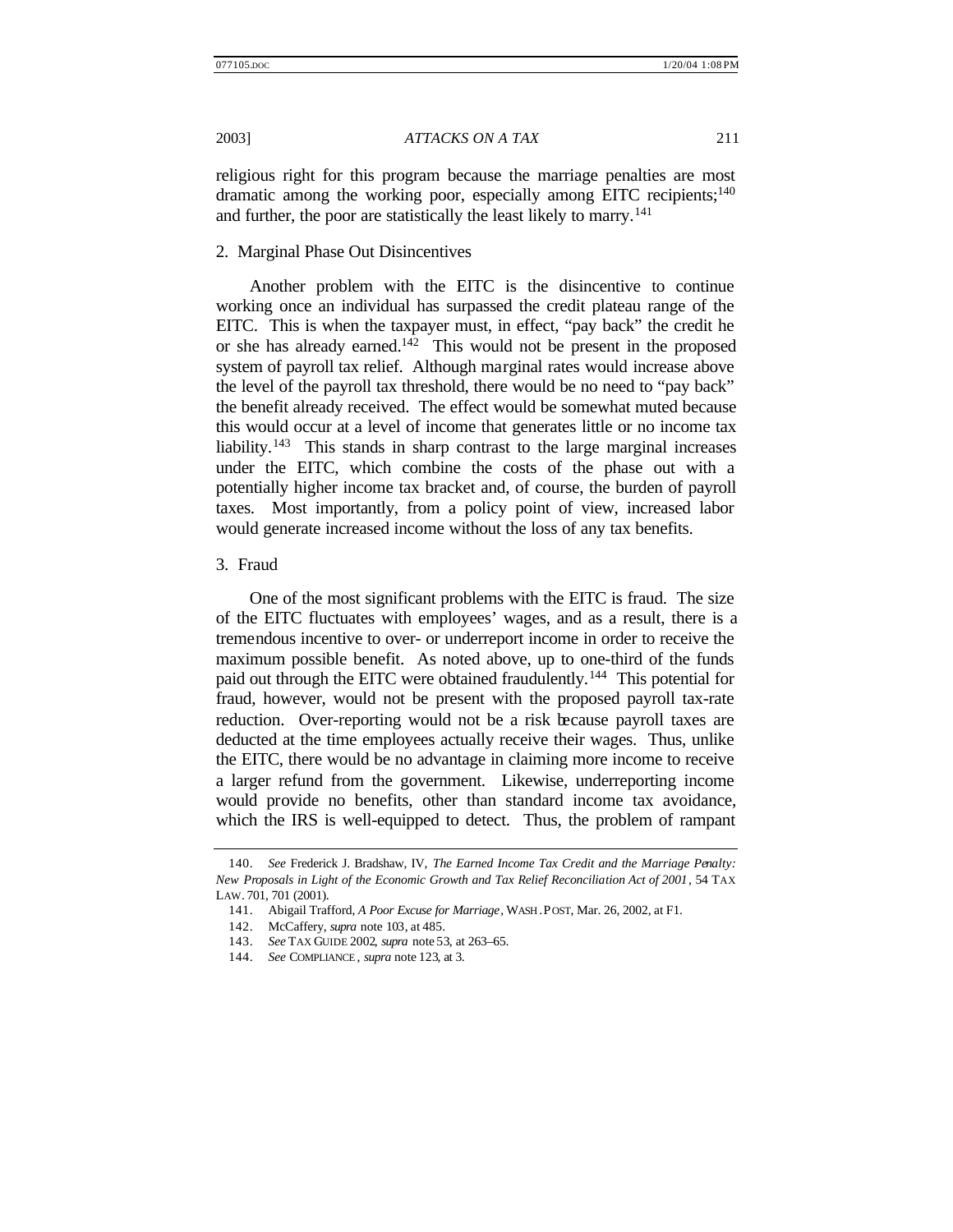fraud in the EITC is effectively eliminated by moving to a system of payroll tax relief.

### 4. The Humpty Dumpty Blues

The problem raised by the Humpty Dumpty Blues exists because the public is unable to reconstruct one aggregate tax from the separate structures of the payroll and income taxes. Thus, the public's aversion to negative taxes makes the EITC politically unpopular, even with those who would support an identical distribution of tax liability in the aggregate system. This problem is completely averted by a payroll tax-rate reduction. By relieving the burden of the existing regressive payroll tax system internally, there is no need to put the two taxes back together in order to reach an acceptable result. In the end, those looking to offset tax burdens on the poor should be able to meet their goals through a system of payroll tax exemptions without necessarily implicating the income tax at all.

### V. CONCLUSION

Our current system of taxing the working poor is overwhelmed with problems. It has become so inconsistent that, in certain circumstances, a family may increase its gross income from \$10,000 to over \$30,000 and yet find itself worse off financially.<sup>145</sup> Our tax system is disaggregated, and as a result, it disguises the true burden imposed on poor and middle-class families.<sup>146</sup> It is unfortunate, in this era of heightened tax consciousness, that these problems are largely ignored.

Payroll tax-rate reduction addresses the numerous flaws of the EITC and would restore the progressivity of the entire tax system. Revenue lost from lowering rates below a threshold can easily be recovered through the elimination of the EITC, or by raising or eliminating the ceiling on payroll taxation.

Although a payroll tax-rate reduction seems to be a more effective manner of reducing the burden on the working poor than the system currently in place, political rhetoric will likely prevent it from becoming a reality. Politicians have long referred to Social Security as the "third rail" of politics, because to touch it would be to get burned.  $147$  This philosophy

<sup>145.</sup> *See* SHAVIRO , *supra* note 25, at 14.

<sup>146.</sup> *See* McCaffery & Baron, *supra* note 1, at 230–32.

<sup>147.</sup> Claudia Deane & Dan Balz, *GOP Puts Stock in Investor Class*, WASH . POST, Oct. 27, 2003, at A1.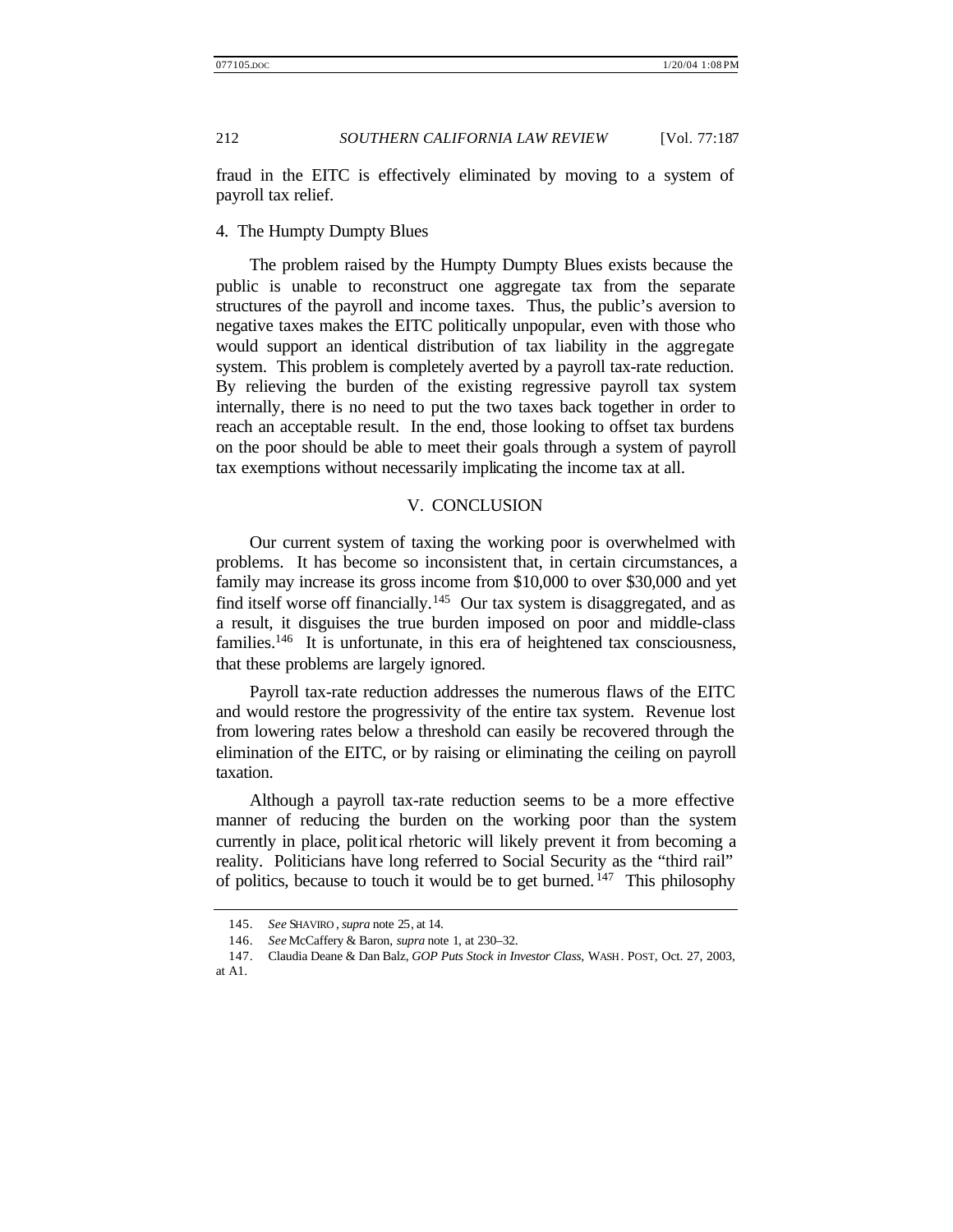will only ensure that we remain unable to make effective changes in the Social Security system until after the train has gone off the tracks.